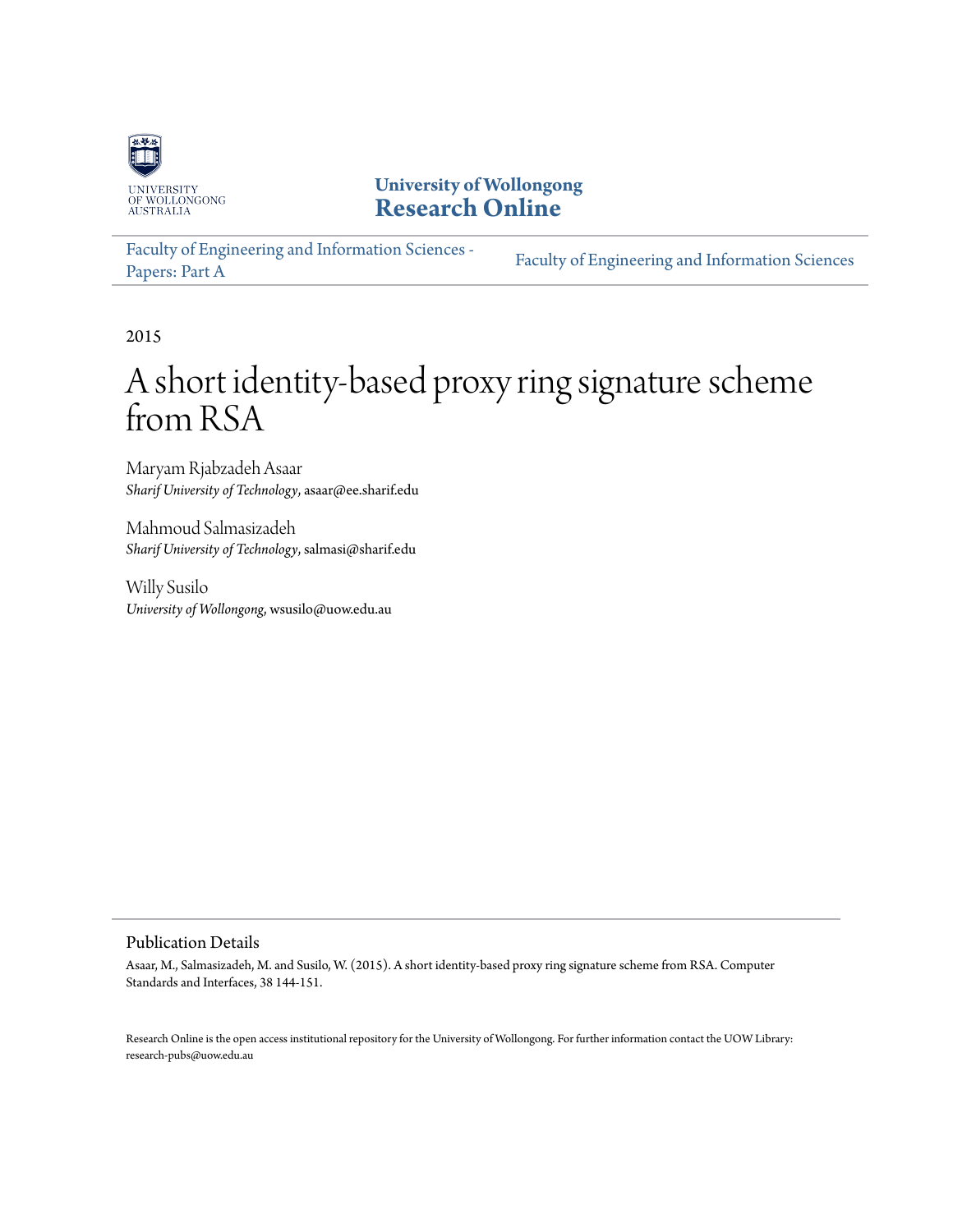# A short identity-based proxy ring signature scheme from RSA

# **Abstract**

Identity-based proxy ring signature concept was introduced by Cheng et al. in 2004. This primitive is useful where the privacy of proxy signers is required. In this paper, the first short provably secure identity-based proxy ring signature scheme from RSA assumption has been proposed. In addition, the security of the proposed scheme tightly reduces to the RSA assumption, and therefore, the proposed scheme has a proper advantage in security reduction compared to the ones from RSA. The proposed scheme not only outperforms the existing schemes in terms of efficiency and practicality, but also does not suffer from the proxy key exposure attack due to the use of the sequential aggregation paradigm.

# **Keywords**

Identity-based proxy ring signature, Random oracle model, RSA assumption

# **Disciplines**

Engineering | Science and Technology Studies

#### **Publication Details**

Asaar, M., Salmasizadeh, M. and Susilo, W. (2015). A short identity-based proxy ring signature scheme from RSA. Computer Standards and Interfaces, 38 144-151.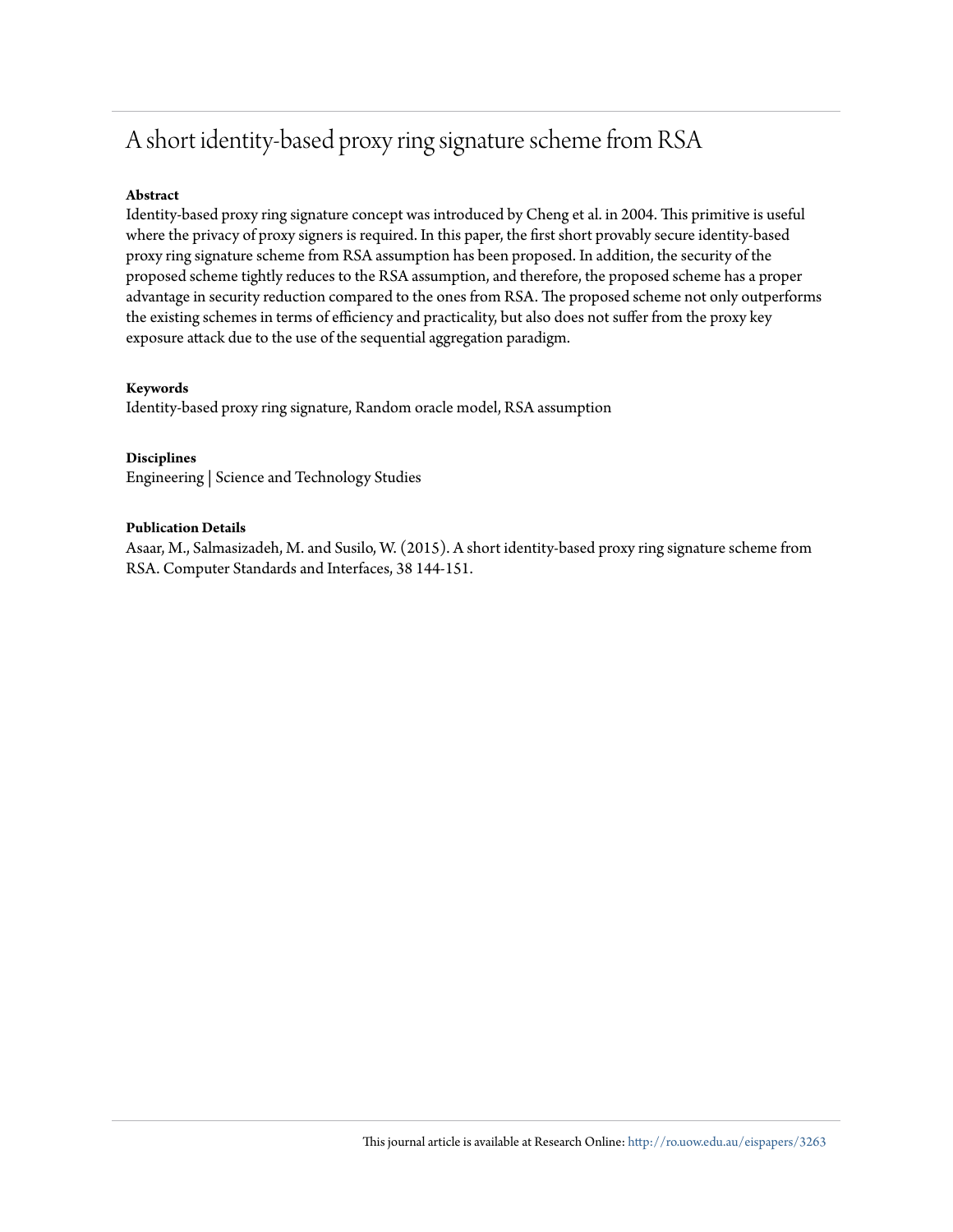# A Short Identity-based Proxy Ring Signature Scheme from RSA

Maryam Rajabzadeh Asaar<sup>\*1</sup>, Mahmoud Salmasizadeh<sup>\*2</sup>, and Willy Susilo<sup>\*\*2</sup>

<sup>1</sup> Department of Electrical Engineering, <sup>2</sup> Electronics Research Institute (Center), Sharif University of Technology, Tehran, Iran. <sup>3</sup> Centre for Computer and Information Security Research, University of Wollongong, Australia. asaar@ee.sharif.ir, salmasi@sharif.edu, wsusilo@uow.edu.au

Abstract. Identity-based proxy ring signature concept was introduced by Cheng et al. in 2004. This primitive is useful where the privacy of proxy signers is required. In this paper, the first short provably secure identity-based proxy ring signature scheme from RSA assumption has been proposed. In addition, the security of the proposed scheme tightly reduces to the RSA assumption, and therefore, the proposed scheme has a proper advantage in security reduction compared to the ones from RSA. The proposed scheme not only outperforms the existing schemes in terms of efficiency and practicality, but also it does not suffer from the proxy key exposure attack due to the use of the sequential aggregation paradigm.

Keywords: identity-based proxy ring signature, random oracle model, RSA assumption.

# 1 Introduction

Digital signatures are widely deployed around the world and have the backing of significant international legislation to support their use in electronic environment. In this research, we are interested in exploring efficient identity-based proxy ring signature schemes.

IDENTITY-BASED CRYPTOGRAPHY. Public-key cryptography has many different applications, but in its basic form, it requires extensive public-key infrastructure for practical use. In order to provide more flexible management of public keys the notion of identity-based cryptography was introduced by Shamir [1]. The main feature of identity-based cryptosystems is to remove the requirement of certification of the public keys. The public key of each party is obtained from its public identity, such as an email address, which can uniquely identify the party. Since the introduction of the notion in [1], various identity based schemes  $(2-4)$  have been proposed.

Identity-based cryptography has attracted a lot of interest since the elliptic curve pairings are shown to provide an elegant way for implementing identity-based encryption schemes. In the past ten years, the majority of identity-based cryptosystems proposed have relied on pairings. While extensive research has led to vast improvements in implementation of pairings, their computational cost is still higher than that of traditional public key algorithms which use the exponentiation operation in various groups. Moreover, pairing-based cryptosystems rely on newer and less analyzed computational assumptions in their security analysis compared to traditional schemes that are based on classical assumptions like the widely studied RSA assumption. There has been a proliferation of pairing-based assumptions whose difficulty is not widely understood and whose connection to established assumptions, and to each other, remains unknown [5]. Therefore, when designing new identity-based cryptographic primitives, it is desirable to diversify the computational assumptions and to use widely accepted assumptions where possible.

PROXY RING SIGNATURES. The notion of proxy signatures was introduced by Mambo et al. [6] in 1996. In a proxy signature scheme, an original signer delegates her signing right for signing messages to a proxy signer. This kind of signature supports ensuring service availability for the customers in distributed networks to avoid the dependency to a single server. Since the introduction of the notion of proxy signatures, several variants

<sup>?</sup> This research was supported in part by the Office of Vice-President for Science and Technology, I.R. Iran and by Grant No. T-500-15712 from ITRC.

<sup>\*\*</sup> W. Susilo is supported by the Australian Research Council Discovery Project (DP130101383).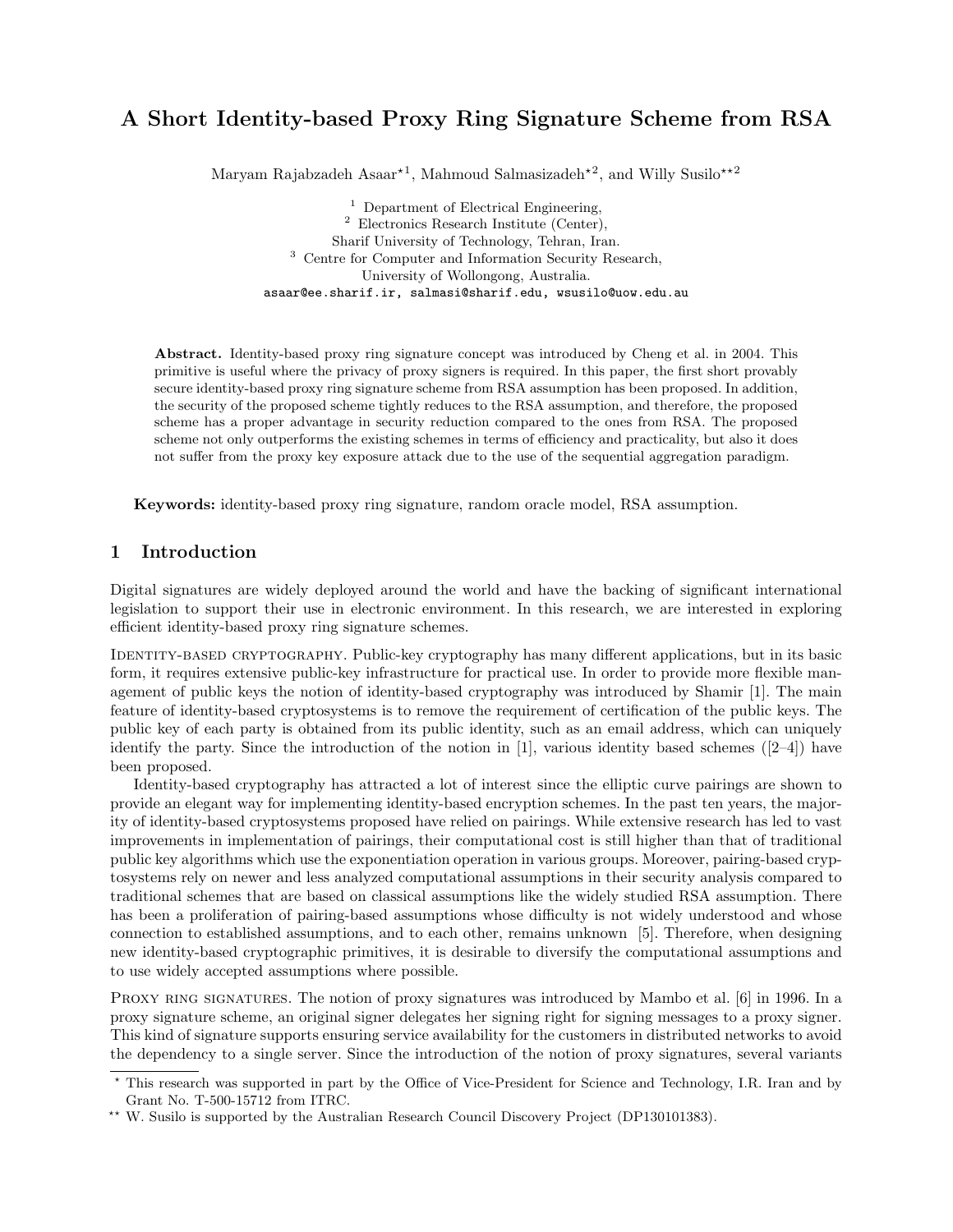of proxy signatures such as proxy signatures from RSA and integer factorization problem ([7–12]), identitybased proxy signature schemes based on bilinear pairings ([13–19]), designated-verifier proxy signatures ([20– 22]), short proxy signature [23], proxy verifiably encrypted signatures [24], proxy signature schemes without random oracles [25], identity-based multi-proxy signatures [26], proxy ring signatures ([27–31]) and identitybased proxy ring signatures from bilinear pairings ([32–39]) have been proposed.

In a proxy ring signature scheme, an original signer delegates her signing right for signing messages to a group of proxy signers with different public keys, called the proxy agent, such that they can generate proxy ring signatures on behalf of the original signer while he could be anonymous. This type of signature not only supports ensuring service availability for the customers in distributed networks to avoid the dependency to a single server but also supports preserving privacy of proxy signers. As mentioned in ([27–29]), this primitive can be used when the requirement of proxy signer's privacy protection is necessary. For example, it is assumed that a parliament member would like to reveal an important news on behalf of the cabinet, while he wants to be anonymous. The other practical motivation for this primitive is electronic voting protocols, where just eligible voters anonymously can cast their ballots after authenticating themselves. The voting authority (an original signer) in the voting protocol authenticates eligible voters and issues certificates (generates valid delegations) for them. Voters (proxy signers) anonymously cast their ballots (generates proxy ring signatures). On the one hand, employing identity-based proxy signatures violates the most important property of voting protocols, voter privacy. Additionally, employing blind signatures in voting protocols enables the malicious voting authority to cast its ballot instead of abstained voters, and so violates accuracy of the election. Proxy ring signatures incorporate three requirements (privacy of voters, authentication and accuracy) at the same time. We should highlight that some access control mechanisms are necessary in the voting protocol to provide uniqueness property. Indeed, this primitive is a solution to the problem of electronic voting protocols based on blind signatures in which a malicious voting authority can vote instead of abstained voters.

However, one still needs to verify public keys of proxy signers and the original signer in addition to verifying the validity of a proxy ring signature. Therefore, for the first time, Cheng et al. proposed an identity-based proxy ring signature [35] to facilitate public key certificate management of these types of signatures by merely employing signer's identities in place of the public keys and their certificates. Subsequently, there have been some follow-up works for identity-based proxy ring signatures ([32–34, 36–39]), but unfortunately, none of them supports provable security. In 2014, Asaar et al. [40] presented the first formal definition and security model for identity-based proxy ring signature schemes, and also proposed the first provably secure identitybased proxy ring signature scheme, and showed that it is secure under RSA assumption in the random oracle model. In addition, previous identity-based proxy ring signature schemes proposed in ([32–39]) are vulnerable to the proxy key exposure attack [41] presented by Schuldt et al. in 2008. In fact, in previous schemes, if temporal secret keys of proxy signers are leaked, long term secret keys of proxy signers will be compromised.

#### 1.1 Our Contribution

In this paper, we present the first short identity-based proxy ring signature scheme from RSA. The proposed scheme is proved secure under the RSA assumption, a widely accepted assumption, in the random oracle model. The advantages of the proposed scheme are three-fold. First, it is the shortest identity-based proxy ring signature scheme without bilinear pairings. Second, it has a proper advantage in security reduction since reduction of the proposed scheme is independent of the number of members in a proxy ring. Third, it is as efficient as or more efficient than existing identity-based proxy ring signature schemes. Furthermore, the proxy key exposure attack [41] cannot be applied to our scheme since the paradigm used in designing this primitive is sequential aggregation of an identity-based signature and an identity-based ring signature scheme.

One may think that it is possible to build short identity-based proxy ring signature schemes without bilinear pairings from the idea presented in [42]. We should emphasize that if we use this idea in designing this primitive, the result is no longer identity-based since public keys according this idea are not just identities of signers, and in this primitive, each proxy signer needs to interact before signature generation to attain proxy signers' public keys and cannot easily use identities of other proxy signers to generate an identity-based proxy ring signature.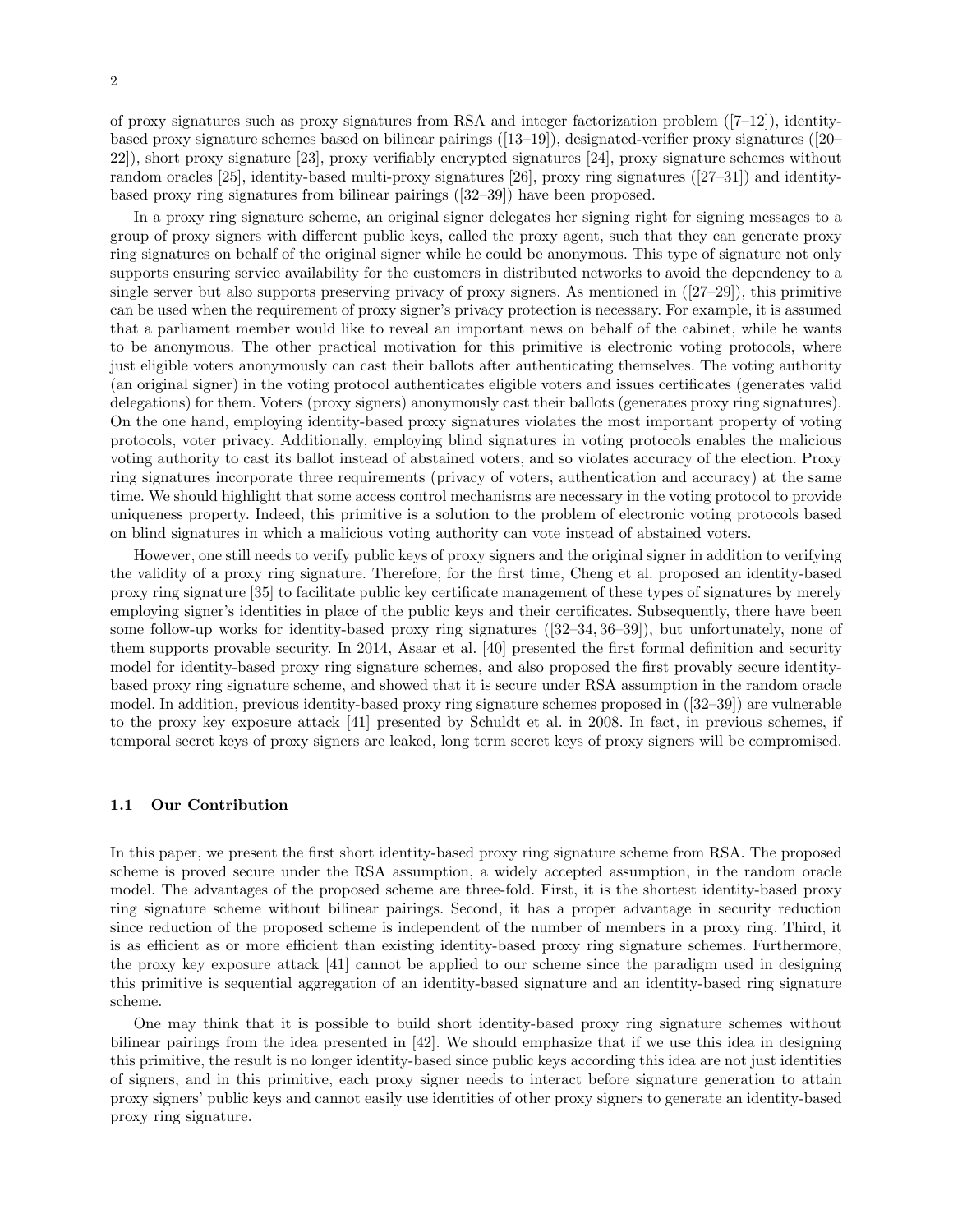#### 1.2 Paper Organization

The rest of this paper is organized as follows. Section 2 presents notations and RSA complexity assumption employed as the signature foundation. The security model of identity-based proxy ring signature including outline of the identity-based proxy signature scheme and its security properties are given in Section 2. The proposed scheme and its formal security proofs are presented in Section 3. Section 4 presents the comparison and discussion. Conclusion and future work are given in Section 5.

#### 2 Background

In this section, first we give notations used throughout the paper and review the RSA assumption, and then we present the outline and security definitions for the identity-based proxy ring signature schemes [40].

#### 2.1 Notations

If X is a set, then  $x \stackrel{\$}{\leftarrow} X$  denotes the operation of assigning to x an element of X chosen uniformly at random. If  $x_1, x_2, ...$  are objects then  $x_1||x_2||...$  denotes an encoding of them as strings from which the constituent objects are effectively recoverable. Let  $\bot$  be an empty string, |x| be the bit length of x, and  $\theta \leftarrow C(x_1,...)$ stands for the operation of assigning the output of the algorithm C on inputs  $x_1, ...$  to  $\theta$ . Let A be an algorithm which has access to  $H$ ,  $K$ , KeyExtract, DelegationGen and ProxyRingSign oracles of a signature scheme, and can win a game in which a security property of the scheme is violated by A. If algorithm A is  $(t, q_h, q_k, q_e, q_d, q_{prs}, \epsilon)$ -bounded, we mean that the algorithm A which runs in time at most t, makes at most  $q_h$  queries to random oracle H,  $q_k$  queries to random oracle K,  $q_e$  queries to KeyExtract oracle,  $q_d$  queries to DelegationGen and  $q_{prs}$  queries to ProxyRingSign oracle can win the game with probability at least  $\epsilon$ .

#### 2.2 The RSA assumption

An RSA key generator  $KG_{rsa}$  is an algorithm that generates triplets  $(N, e, d)$  such that N is the product of two large primes p and q and  $ed = 1 \mod \varphi(N)$ , where  $\varphi(N) = (p-1)(q-1)$ . The advantage of an algorithm B in breaking the one-wayness of RSA related to  $KG_{rsa}$  is defined as

$$
Adv_{KG_{rsa}}^{ow-rsa}(B) = \Pr\left[\begin{matrix} (N, e, d) \stackrel{\$}{\leftarrow} KG_{rsa}; \gamma \stackrel{\$}{\leftarrow} \mathbb{Z}_N; \\ y = \gamma^e \bmod N; \\ \gamma \longleftarrow B(N, e, y) \end{matrix}\right]. \tag{1}
$$

We say that B,  $(t', \epsilon')$ -breaks the one-wayness of RSA with respect to  $KG_{rsa}$  if it runs in time at most t' and has advantage  $Adv^{ow-rsa}_{KG_{rsa}}(B) \ge \epsilon'$ . We say that the RSA function associated to  $KG_{rsa}$  is  $(t', \epsilon')$ -one-way if there is no algorithm  $\overline{B}$  that can  $(t', \epsilon')$ -break it.

#### 2.3 Outline of identity-based proxy ring signature schemes

Let identity of each original signer be  $ID_0$ , and identity set of proxy agent and each subset of that be **ID** and ID, respectively. The indices used in the signature description have no global meaning outside this protocol instance, and just serve as local pointers for original and proxy signers. An identity-based proxy ring signature scheme consists of six algorithms: Setup, KeyExtract, DelegationGen, DelegationVer, ProxyRingSign and ProxyRingVer as follows [40].

- Setup: This algorithm takes as input the system security parameter l and outputs system's parameters *Para* and the system's master key  $(msk, mpk)$ , i.e.  $(Para, (msk, mpk)) \leftarrow ParaGen(l)$ .
- KeyExtract: This algorithm takes as input the system's parameter  $Para$ , master public key mpk, master secret key msk, and an identity  $ID_u$ . It outputs the corresponding secret key  $x_u$  for the identity  $ID_u$ , i.e.  $x_u \leftarrow KeyExtract(Para, mpk, msk, ID_u).$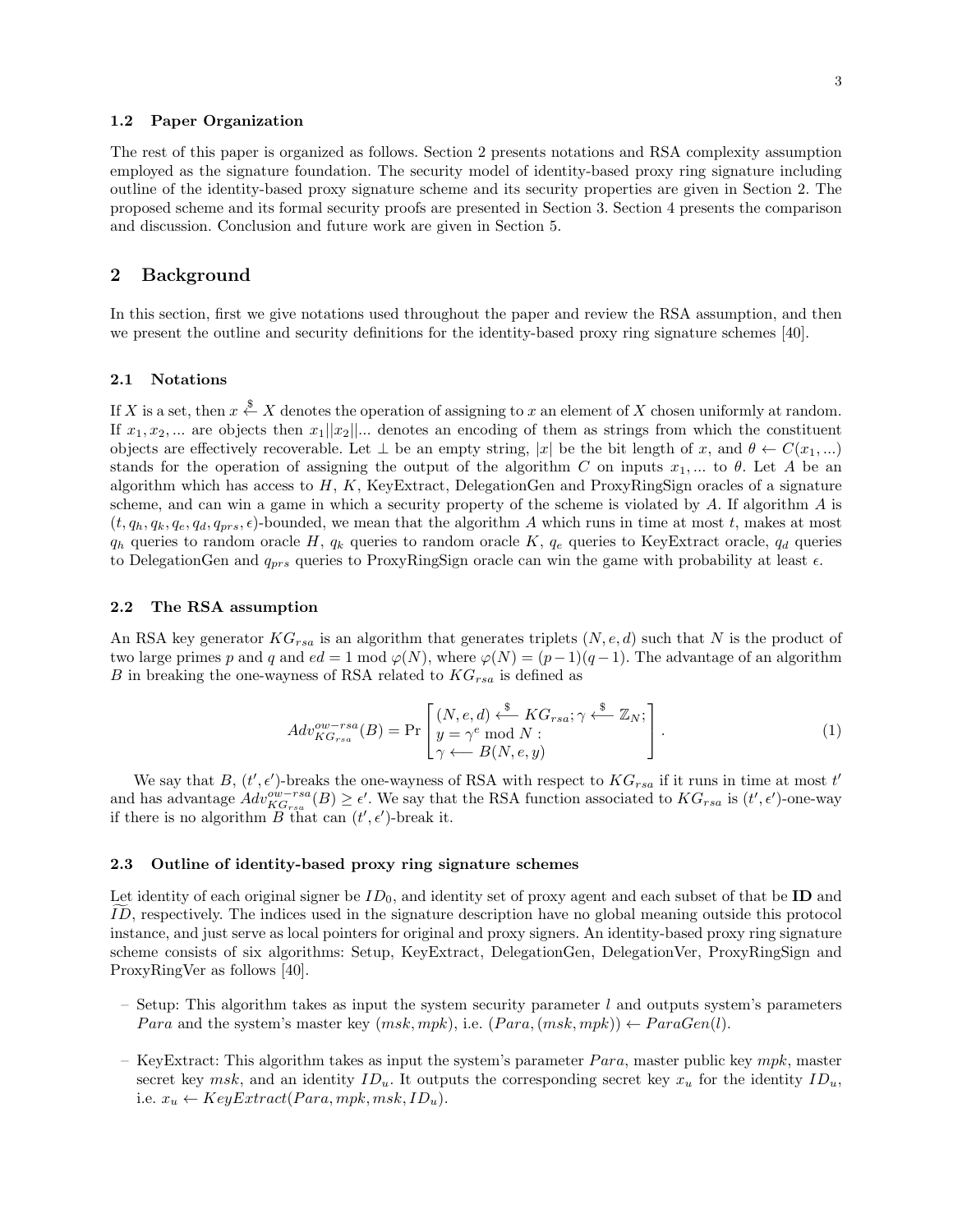- DelegationGen: This algorithm takes as input the system's parameter  $Para$ , the master public key  $mpk$ , an identity  $ID<sub>o</sub>$  and an identity set **ID**, including at least two identities, for an original signer and a proxy agent, respectively. It also takes as input the secret key  $x<sub>o</sub>$  of the original signer with identity  $ID_o$  and a message space descriptor  $w \subseteq \{0,1\}^*$  for which the original signer with identity  $ID<sub>o</sub>$  delegates its signing right to a proxy agent with identity set **ID**, then, it outputs a delegation  $\sigma_o \leftarrow DelegationGen(Para, mpk, ID_o, ID, w, x_o).$
- DelegationVer: This algorithm takes as input the system's parameter  $Para$ , an original signer's identity  $ID<sub>o</sub>$ , the proxy signers' identity set ID, a message space descriptor w and a delegation  $\sigma<sub>o</sub>$ , then, it outputs 1 if  $\sigma_o$  is a valid delegation and outputs 0 otherwise, i.e.  $\{0,1\} \leftarrow DelegationVer(Para, mpk, ID_o, ID, w, \sigma_o)$ .
- ProxyRingSign: This algorithm takes as input the system's parameter  $Para$ , the master public key  $mpk$ , the identity set ID of proxy signers including at least two identities, a valid delegation  $\sigma_0$  for a message space descriptor w and an identity set ID of proxy signers such that  $ID \subseteq ID$  and the delegation indicates that an original signer with identity  $ID<sub>o</sub>$  delegates its signing right on w to a proxy agent with identity set **ID**, a proxy signer's secret key  $x_j$  corresponding to an identity  $ID_j \stackrel{\$}{\leftarrow} \widetilde{ID} \subseteq ID$  and a message  $m \in w$ , then, it outputs the identity-based proxy ring signature  $\theta$  on behalf of the original signer with identity  $ID_o$ , i.e.  $\theta \leftarrow ProxyRingSign(Para, mpk, ID_o, ID, ID, (m, w, \sigma_o), x_i)$ .
- ProxyRingVer: This algorithm takes as input the system's parameter  $Para$ , an original signer's identity  $ID<sub>o</sub>$ , the proxy signers' identity sets **ID** and ID, a message space descriptor w, a signed message m and a proxy ring signature  $\theta$ , then, it outputs 1 if  $\theta$  is a valid identity-based proxy ring signature of the message m which means that it satisfies the verification equation,  $m \in w$  and  $ID \subseteq ID$  and outputs 0 otherwise, i.e.  $\{0,1\} \leftarrow ProxyRingVer(Para, mpk, ID_o, ID, ID, w, m, \theta).$

#### 2.4 Security models of identity-based proxy ring signature schemes

An identity-based proxy ring signature must satisfy two independent notions of security: unforgeability and privacy of proxy signer' identity. To achieve existential unforgeability against adaptive chosen message (chosen warrant: chosen message space descriptor and identity set of proxy signers) and chosen identity attack for identity-based proxy ring signature schemes, three types of potential adversaries as mentioned in [27] are considered as follows.

- Type I: This type adversary  $A_I$  only has identities of the original signer and proxy signers, and aims to forge a valid identity-based proxy ring signature w.r.t. identities of the original signer and proxy signers.
- Type II: This type adversary  $A_{II}$  has secret keys of some (one/all) proxy signers in a proxy group in addition to identities of the original signer and proxy signers, and aims to forge a valid identity-based proxy ring signature w.r.t. identities of the original signer and proxy signers.
- Type III: This type adversary  $A_{III}$  has the secret key of the original signer in addition to identities of the original signer and proxy signers, and aims to forge a valid identity-based proxy ring signature w.r.t. identities of the original signer and proxy signers.

Clearly, if an identity-based proxy ring signature scheme is secure against Type II (or Type III) adversaries then it is also secure against Type I adversary. Unforgeability against Type I, Type II and Type III adversaries  $(A_I, A_{II} \text{ and } A_{III})$  is formalized using the following game between a challenger C and an adversary A.

1. Setup: The challenger  $C$  runs the  $ParaGen$  algorithm with a security parameter  $l$  to obtain system's parameter para and the master key  $(mpk, msk)$ , then it sends  $(mpk, para)$  to A.

A issues a polynomially bounded number of queries to the following oracles adaptively:

2. KeyExtract queries: A can ask for the secret key corresponding to each identity  $ID_u$ , then C returns the private key  $x_u$  to the adversary with running the KeyExtract algorithm.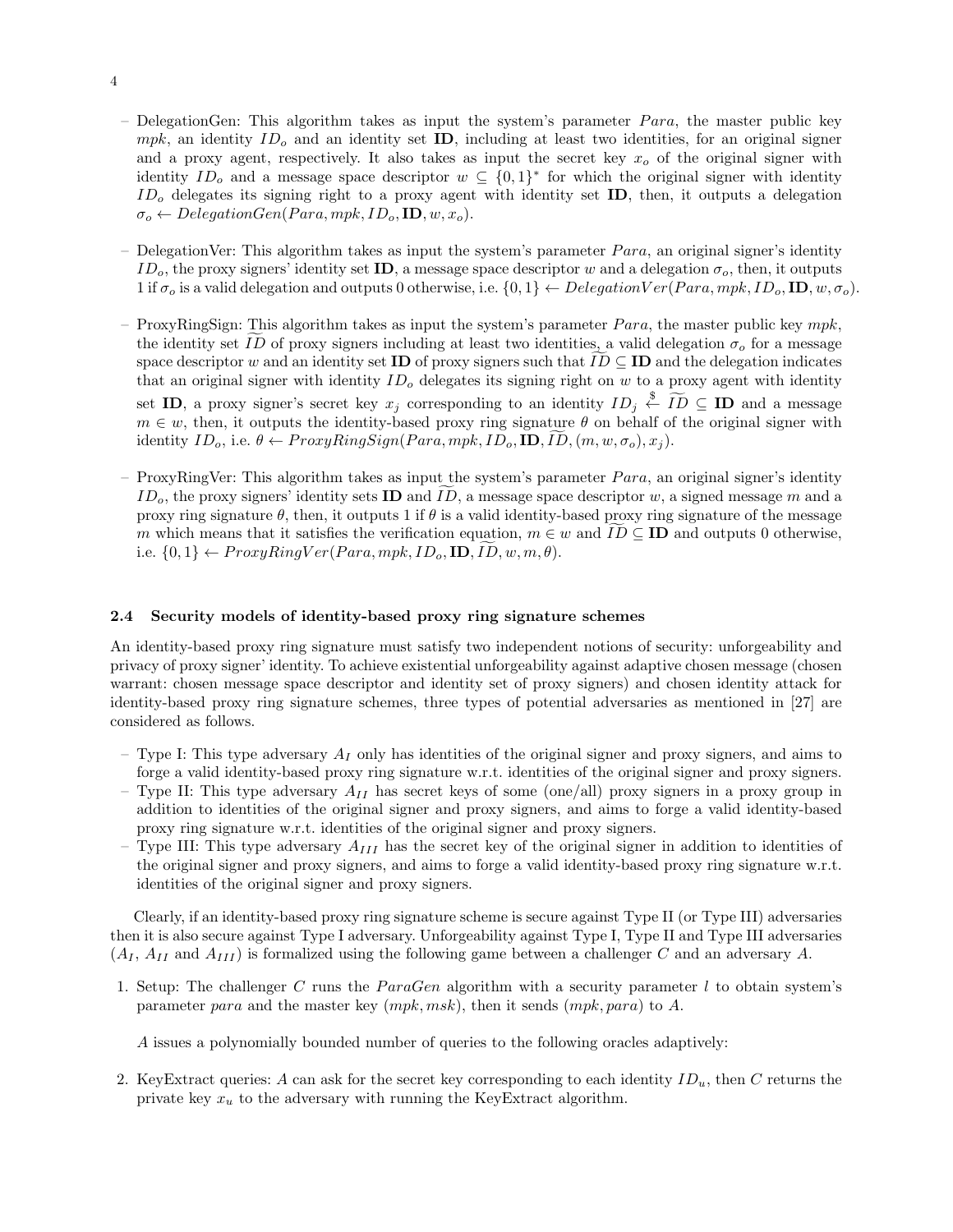3. DelegationGen queries: Adversary A can request a delegation under the identity  $ID<sub>o</sub>$  of an original signer on a message space descriptor  $w$  and an identity set **ID** of its choice for which the original signer with identity  $ID<sub>o</sub>$  delegates its signing right on w to a proxy agent with identity set **ID**. In response,  $C$  runs the KeyExtract algorithm to obtain the secret key  $x<sub>o</sub>$  of the original signer, and returns  $\sigma_o \leftarrow DelegationGen(Para, mpk, ID_o, ID, w, x_o)$  to A.

4. ProxyRingSign queries: Adversary A can request the proxy ring signature of  $m$  w.r.t. ID to C. In addition, adversary A provides a delegation  $\sigma_0$  of an original signer with identity ID<sub>o</sub> for a message space descriptor  $w$  and an identity set **ID** of proxy signers. This delegation was obtained from DelegationGen algorithm or was generated by adversary A. Algorithm C checks that  $\sigma_o$  is a valid delegation in which the original signer with identity  $ID_o$  delegates its signing right for the message space descriptor w to the proxy agent with identity set ID; that  $ID \subseteq ID$ ;

and that  $m \in w$ . If any of these fails to hold, returns  $\perp$ . Otherwise, C runs the KeyExtract algorithm to obtain the secret key  $x_j$  corresponding to one of the proxy signers with identity  $ID_j$  such that  $ID_j \overset{\$}{\leftarrow} \widetilde{ID}$ . Next, C runs ProxyRingSign algorithm  $\theta \leftarrow ProxyRingSign(Para, mpk, ID_o, ID, ID, (m, w, \sigma_o), x_i)$  to generate the proxy ring signature  $\theta$  and returns it to the adversary A.

5. Finally, A outputs a valid identity-based proxy ring signature  $(m^*, w^*, \theta^*)$  w.r.t. original signer's identity  $ID^*$  and proxy signers' identity sets  $ID^*$  and  $ID^* \subseteq ID^* \setminus \widehat{ID^*}$ , where  $\widehat{ID^*}$  is the set of corrupted proxy signers, and wins the game if the following conditions hold.

For  $A = A_I$ :

- $-E_0: ID^*$  and all identities in  $ID^*$  have not been requested to the KeyExtract oracle which means that  $A_I$  does not have secret keys corresponding to them.
- $E_1$ : The pair  $(w^*, \mathbf{ID}^*)$  has not been requested as one of the DelegationGen queries under the identity  $ID^*_{o}$ .
- $E_2$ :  $m^*$  has not been requested as one of the ProxyRingSign queries under the identity set  $ID^*$ .

The formal definition of existential unforgeability against adversary  $A_I$  [40] is expressed in Definition 1.

**Definition 1.** An identity-based proxy ring signature is  $(t, q_h, q_e, q_d, q_{prs}, \epsilon)$ -existentially unforgeable against adaptive chosen message (warrant) and chosen identity attack if there is no  $(t, q_h, q_e, q_d, q_{prs}, \epsilon)$ -bounded adversary A which wins the aforementioned game.

For  $A = A_{II}$ :

- $− E_0: ID_o^*$  has not been requested as one of the KeyExtract queries which means  $A_{II}$  does not have the secret key corresponding to  $ID_o^*$ .
- $E_1$ : The pair  $(w^*, \mathbf{ID}^*)$  has not been requested as one of the DelegationGen queries under the identity  $ID_o^*$ .

The formal definition of existential unforgeability against adversary  $A_{II}$  [40] is expressed in Definition 2.

**Definition 2.** An identity-based proxy ring signature is  $(t, q_h, q_e, q_d, \epsilon)$ -existentially unforgeable against adaptive chosen message (warrant) and chosen identity attack if there is no  $(t, q_h, q_e, q_d, \epsilon)$ -bounded adversary A which wins the aforementioned game.

For  $A = A_{III}$ :

- $E_0$ : Each identity in  $\widetilde{ID}^*$  has not been requested as one of the KeyExtract queries which means that  $A_{III}$  does not have the secret keys corresponding to identities in  $\widetilde{ID^*}$ .
- $E_1: m^*$  has not been requested as one of the ProxyRingSign queries under identity set  $ID^* \subseteq ID^*$ .

The formal definition of existential unforgeability against adversary  $A_{III}$  [40] is expressed in Definition 3.

**Definition 3.** An identity-based proxy ring signature is  $(t, q_h, q_e, q_{prs}, \epsilon)$ - existentially unforgeable against adaptive chosen message (warrant) and chosen identity attack if there is no  $(t, q_h, q_e, q_{prs}, \epsilon)$ -bounded adversary A which wins the aforementioned game.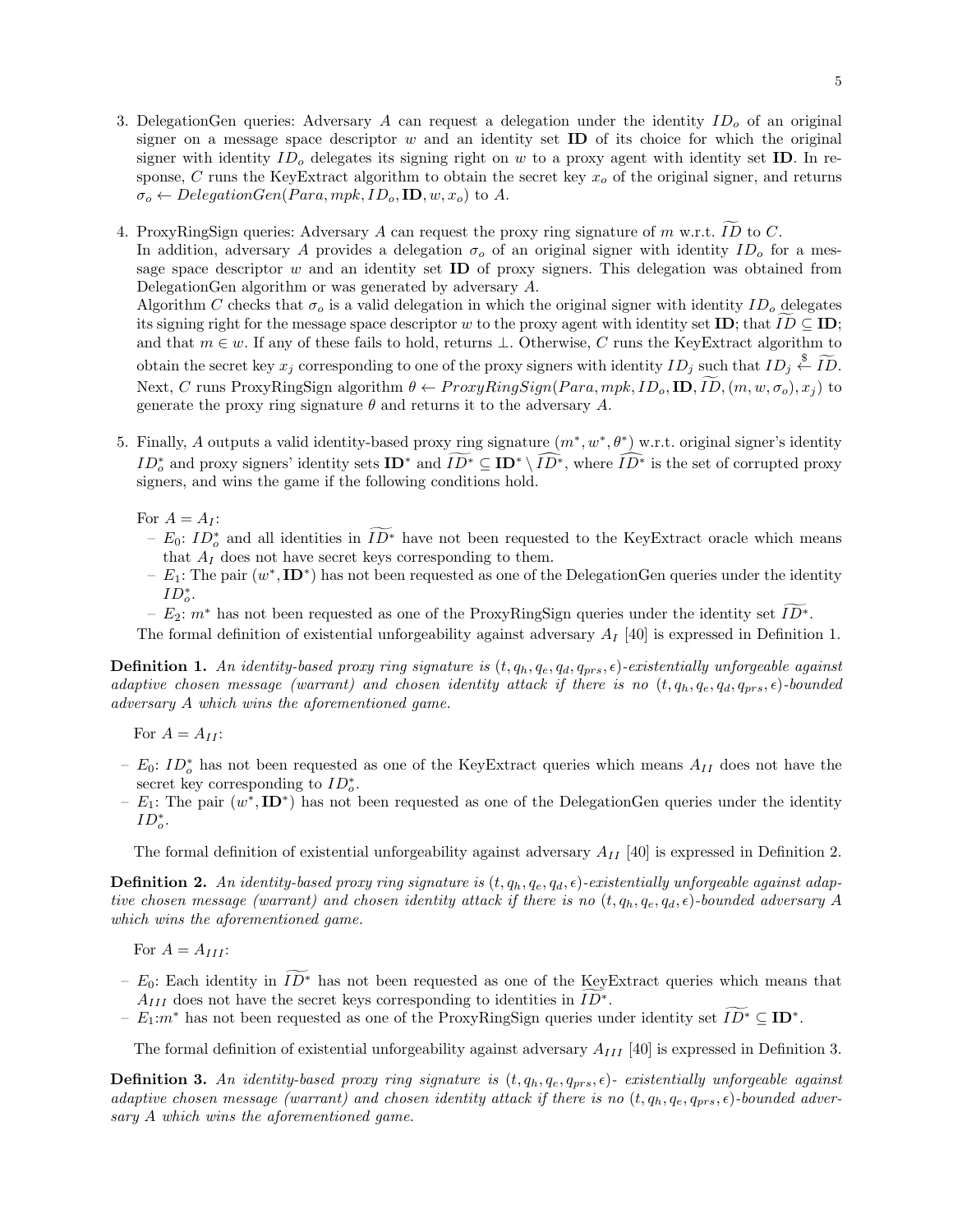Privacy of proxy signer's identity (PPSI) in an identity-based proxy ring signature means that it should be infeasible for any probabilistic polynomial time  $(PT)$  distinguisher D to tell which proxy signer in a proxy group generates  $\theta$  on a message m. To have a formal definition for this property consider the following game between a challenger C and a distinguisher D.

1. Setup: The challenger C runs the  $ParaGen$  algorithm with a security parameter l to obtain system's parameter para and the master key  $(mpk, msk)$ , then it sends  $(mpk, para)$  to D.

The distinguisher D issues a polynomially bounded number of KeyExtract, DelegationGen and ProxyRingSign queries adaptively as explained in the forgery game.

- 2. the distinguisher D chooses two honest identities  $ID_1$  and  $ID_2$  (D never make KeyExtract query for these two identities), and makes a DelegationGen and ProxyRingSign query on  $(w, ID)$  under an identity  $ID_o$  and on the message  $m \in w$  under the identity set  $ID = \{ID_0, ID_1\} \subseteq ID$ , respectively. In response, C chooses  $j \stackrel{\$}{\leftarrow} \{0,1\}$ , runs KeyExtract for  $ID_o$  and  $ID_j$  to obtain their corresponding secret keys, and runs DelegationGen on  $(w, ID)$  under the identity  $ID<sub>o</sub>$  to obtain  $\sigma<sub>o</sub>$  and returns  $\theta \leftarrow ProxyRingSign(Para, mpk, ID_o, ID, ID, (w, m, \sigma_o), x_j)$  to D.
- 3. Finally, the distinguisher D outputs j' and wins the game if  $j' = j$ .

The formal definition for privacy of proxy signer's identity [40] is given in definition 4.

Definition 4. (Privacy of the proxy signer's identity). An identity-based proxy ring signature scheme is  $(t, q_h, q_e, q_d, q_{prs}, \epsilon + \frac{1}{2})$ -PPSI-secure if there is no  $(t, q_h, q_e, q_d, q_{prs}, \epsilon + \frac{1}{2})$ -bounded adversary D which can win the aforementioned game.

If the probability is equal to  $\frac{1}{2}$ , the scheme satisfies privacy of the proxy signer's identity perfectly.

# 3 Our identity-based proxy ring signature scheme

In this section, we present an identity-based proxy ring signature scheme using sequential aggregation of GQ identity-based signature [43] and the identity-based ring signature scheme [44]. Our scheme generates an identity-based proxy ring signature scheme in a way that a delegation is original signer's GQ identity-based signature on a message space descriptor and proxy signers' identities concatenated with 11, and a proxy ring signature is sequential aggregation of a delegation and a ring signature generated by one of the proxy signers on a message, belonged to the message space descriptor concatenated with 11. Indeed, concatenation with 11 prevents trivial attacks as suggested by Boldyreva et al. [45].

#### 3.1 Details of identity-based proxy ring signature scheme

In this section, we present the details of our scheme. When describing the signature scheme, let identity of each original signer be  $ID<sub>o</sub>$ , and identity set of each proxy agent and each subset of that be  $ID$  and  $ID$ , respectively. The indices used in the signature description have no global meaning outside this protocol instance which means that there is no certified relationship between indices and identities, and just serve as local pointers for original and proxy signers.

It is assumed that  $n \geq 2$  and  $z \geq 2$  are the number of identities for proxy signers in the proxy agent and the size of each subset ID of ID, respectively. Our scheme consists of Setup, KeyExtract, DelegationGen, DelegationVer, ProxyRingSign and ProxyRingVer algorithms as described below.

1. Setup: The system parameters are as follows. Let  $l_0, l_1$  and  $l_N \in \mathbb{N}$ , and let  $K_0: \{0,1\}^* \to \{0,1\}^{l_0}$ ,  $K_1: \{0,1\}^* \to \{0,1\}^l$  and  $H: \{0,1\}^* \to \mathbb{Z}_N^*$  be random oracles. Let  $KG_{rsa}$  be a RSA key pair generator that outputs triplets  $(N, e, d)$  such that  $\varphi(N) > 2^{l_N}$  and with prime encryption exponents e of length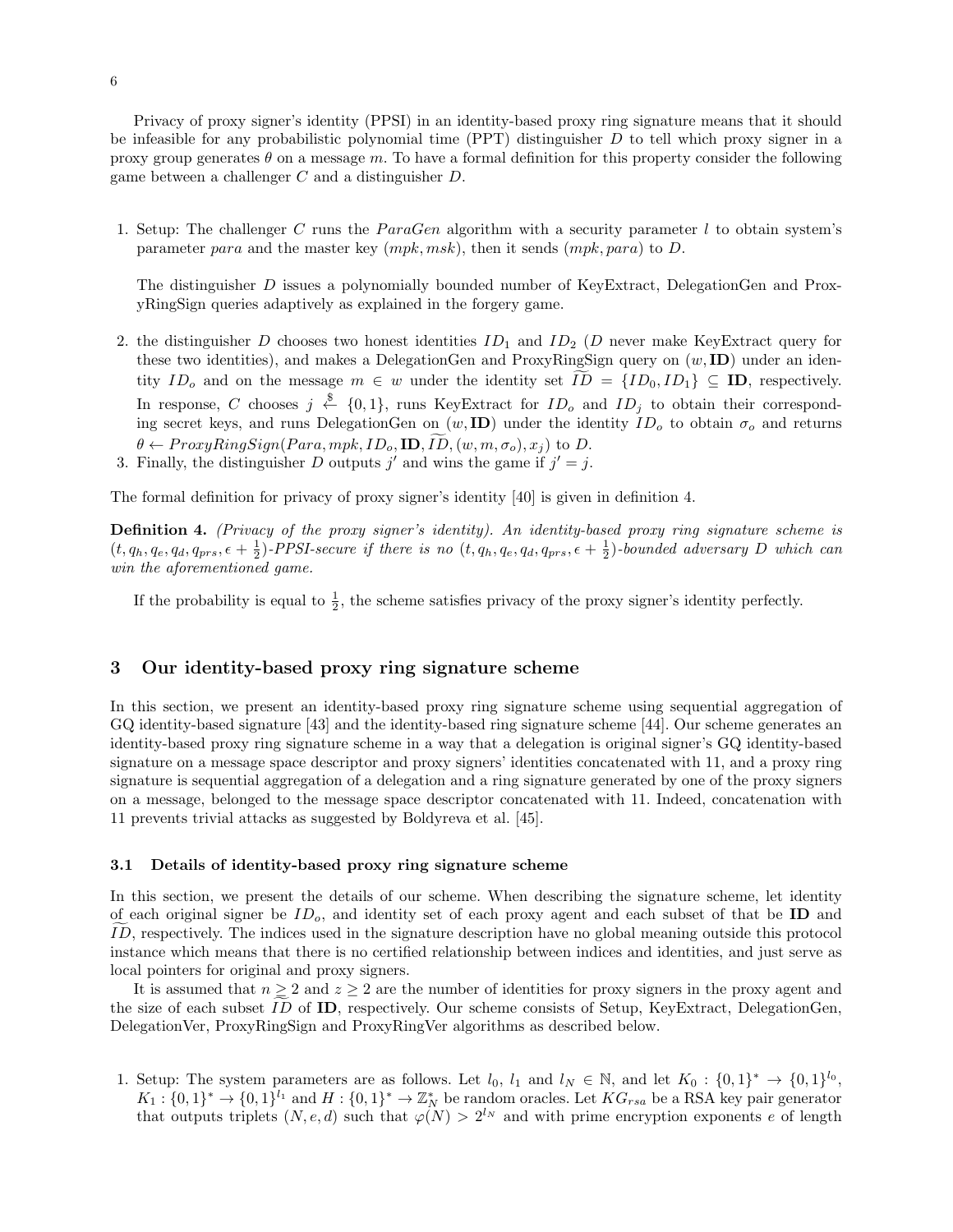strictly greater than  $l_0$  and  $l_1$  bits. The key distribution center runs  $KG_{rsa}$  to generate RSA parameters  $(N, e, d)$ . It publishes  $mpk = (N, e)$  as the master public key, and keeps the master secret key  $msk = d$ secret. Therefore, public parameters are  $Para = \{K_0, K_1, H\}$  and  $mpk$ .

- 2. KeyExtract: On input master secret key  $msk = d$  and the user identity  $ID_u$ , the key distribution center computes  $x_u = H(ID_u)^d \mod N$ , and sends the user secret key  $x_u$  over a secure and authenticated channel to the user with identity  $ID_u$ .
- 3. DelegationGen: Let w be a message space descriptor for which an original signer with identity  $ID<sub>o</sub>$  would like to delegate her signing right to a group of proxy signers with an identity set ID, the delegation is  $\sigma_o = (R_o, s_o) = (r_o^e \mod N, r_o x_o^{c_o} \mod N)$ , where  $r_o \stackrel{\$}{\leftarrow} \mathbb{Z}_N^*$  and  $c_o = K_0(R_o||w||\mathbf{ID}||11)$ . Then, the original signer publishes the delegation  $\sigma_o$  on  $(w, \mathbf{ID})$ .
- 4. DelegationVer: Given the identity  $ID<sub>o</sub>$  of an original signer and identity set ID of the proxy signers, a message space descriptor w and a delegation  $\sigma_o$ , a verifier checks if the relation  $s_o^e = R_o H(ID_o)^{c_o}$  holds, where  $c_o = K_0(R_o||w||\mathbf{ID}||11)$ . If so, the delegation is valid; otherwise, it is not valid.
- 5. ProxyRingSign: A proxy signer with identity  $ID_j \stackrel{\$}{\leftarrow} \widetilde{ID} \subseteq ID$   $(j \in \{0, ..., z-1\})$  can sign a message  $m \in w$  anonymously on behalf of the original signer with the identity  $ID<sub>o</sub>$  with his secret key  $x<sub>i</sub>$  and a valid delegation  $\sigma_o$  as follows.
	- The proxy signer  $ID_j$  chooses  $r \stackrel{\$}{\leftarrow} \mathbb{Z}_N^*$ , computes  $R = r^e \mod N$  and  $c_{j+1} = K_1(R||\mathbf{ID}||\widetilde{ID}||ID_j||w||$  $m||11$ .
	- $−$  For  $j + 1 \le u \le j 1$  (let the index u be module z), the proxy signer  $ID_j$  chooses  $r_u \stackrel{\$}{\leftarrow} \mathbb{Z}_N^*$ , and computes  $R_u = r_u^e \mod N$  and  $c_{u+1} = K_1(R_u H(ID_u)^{c_u} R_o H(ID_o)^{c_o} ||\mathbf{ID}||ID||ID_u||w||m||11)$ .<br>- The proxy signer  $ID_j$  computes  $r_j = \frac{r}{\sqrt{c_j}} \mod N$ .
	- $\frac{r}{s_o x_j^{c_j}} \bmod N.$
	- The proxy ring signature is  $\theta = (R_o, r_0, \ldots, r_{z-1}, c_0)$  on the message m and the message space descriptor w under original signer's identity  $ID_o$  and an identity subset  $ID \subseteq ID$  of proxy signers.
- 6. ProxyRingVer: Given the identity  $ID<sub>o</sub>$  of an original signer and the identity sets ID and  $ID$  of the proxy signers, a message space descriptor w, a message m, and a proxy ring signature  $\theta$ , a verifier operates as follows:
	- Checks if  $m \in w$ , otherwise, it stops.
	- Checks if  $ID ⊆ ID$ , otherwise, it stops.
	- $-$  For  $0 \le u \le z 1$ , computes  $R_u = r_u^e$  and  $c_{u+1} = K_1(R_u H(ID_u)^{c_u} R_o H(ID_o)^{c_o} ||\mathbf{ID}||ID||ID_u||w||m$ ||11), and accepts the signature if and only if  $c_z = c_0$ , where  $c_o = K_0(R_o||w||\mathbf{ID}||11)$ .

#### 3.2 Analysis of the scheme

In this section, we verify the correctness, and prove the privacy of the proxy signer's identity and existential unforgeability of the proposed scheme in the random oracle model (see [46] for the background). In order to prove unforgeability of the proposed scheme, we need to show that it is unforgeable against adversaries of types II and III (as defined in Section 2.4).

To prove unforgeability of our proposed scheme, and by contradiction, assuming an adversary  $A_{\zeta II+(1-\zeta)III}$  $\zeta \in \{0,1\}$ , (the parameter  $\zeta$  makes difference between adversaries  $A_{II}$  and  $A_{III}$ ) we show that there is a solver (algorithm B) that can solve a random instance of the RSA problem with a non-negligible probability. To do this, we show that there exists a simulator  $C_{A_{\zeta II+(1-\zeta)III}}$  that can simulate the signature scheme without knowing the secret key(s) of the honest signer(s), and runs the adversary  $A_{\zeta II+(1-\zeta)III}$  as its sub-routine. In this regard, we compute the run-time and a lower-bound for the success probability of this simulator in terms of the run-time and success probability of the adversary and the number of queries to the oracles. Then, B uses the oracle replay technique [47] to solve an instance  $(N, e, y)$  of the RSA problem, using a useful pair that  $C_{A_{\zeta II+(1-\zeta)III}}$  outputs when the random string used in both simulations are the same. In this case, we compute a lower bound for the probability of producing such a *useful pair* and solving the RSA instance as the main body of the solver algorithm B.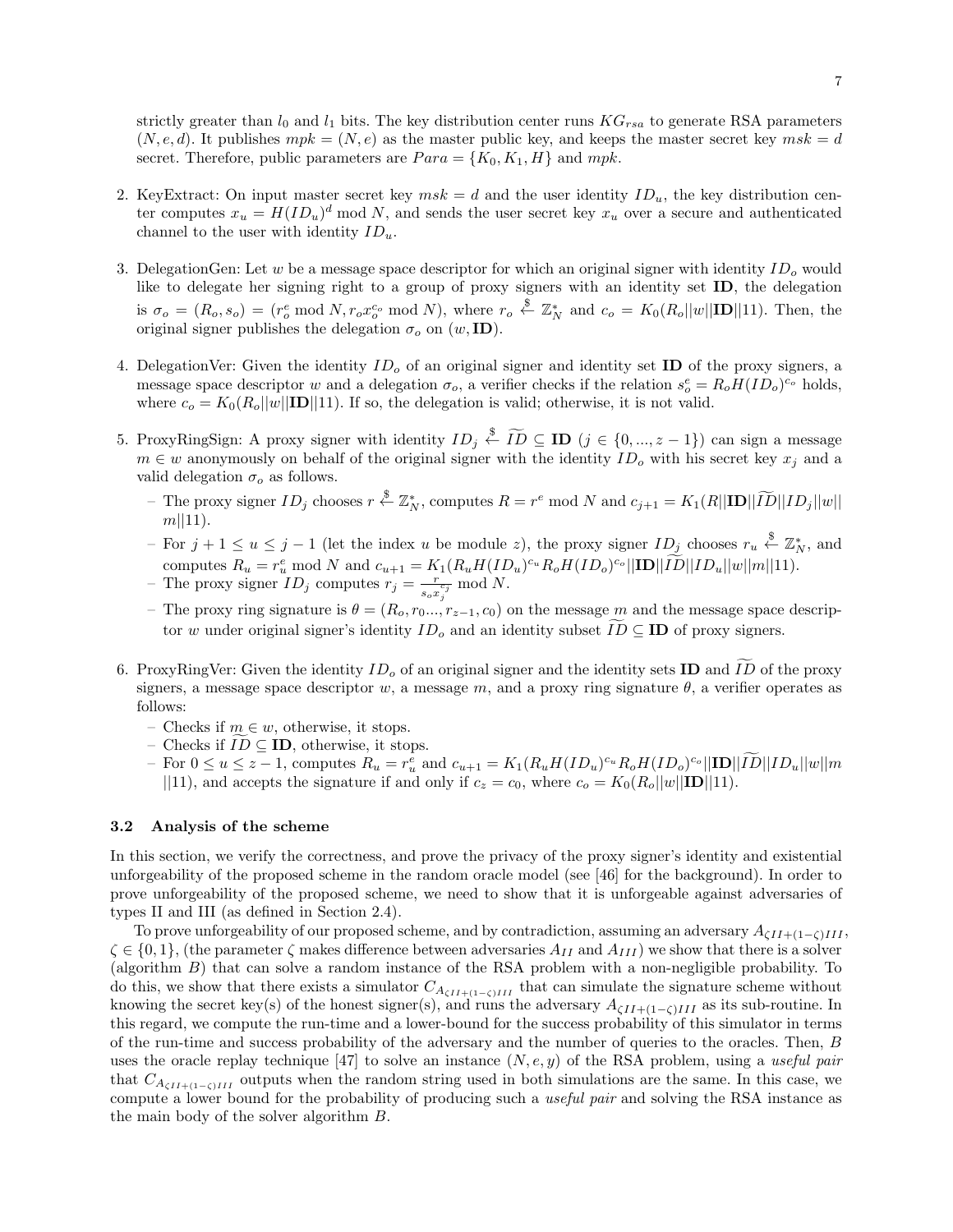To start let us verify the correctness of the proposed scheme, and we use the fact that  $u$  is module  $z$ . Note that, all computations are done modulo  $N$ , but we omit this for simplicity.

$$
r_j^e H(ID_j)^{c_j} R_o H(ID_o)^{c_o}
$$
  
= 
$$
(\frac{r}{s_o x_j^{c_j}})^e H(ID_j)^{c_j} R_o H(ID_o)^{c_o}
$$
  
= 
$$
(\frac{r^i}{s_o^{ec_j}}) H(ID_j)^{c_j} R_o H(ID_o)^{c_o}
$$
  
= 
$$
\frac{R}{R_o H(ID_o)^{c_o} H(ID_j)^{c_j}} H(ID_j)^{c_j} R_o H(ID_o)^{c_o}
$$
  
= R. (2)

Also, in what follows we will be needing the following Splitting lemma.

**Lemma 1.** [47]. Let  $A \subset X \times Y$  such that  $\Pr[(x, y) \in A] \geq \delta$ . For any  $\alpha < \delta$ , define  $B = \{(x, y) \in A\}$  $X \times Y | \Pr_{y' \in Y}[(x, y') \in A] \ge \delta - \alpha \}$  and  $\overline{B} = (X \times Y) \setminus B$ , then the following statements hold:

–  $Pr[B] \geq \alpha$  $- \forall (x, y) \in B, \Pr_{y' \in Y} [(x, y') \in A] \ge \delta - \alpha$ - Pr[ $B|A] \geq \frac{\alpha}{\delta}$ .

**Theorem 1.** The proposed scheme is  $(t, q_H, q_{K_0}, q_E, q_d, \epsilon)$ -secure against an adversary  $A_{II}$  if the RSA function associated to  $Kg_{rsa}$  is  $(t', \epsilon')$ -one-way, and

$$
\epsilon' \ge \frac{\epsilon_2^2 (1 - 2^{-l_0})}{4(q_{K_0} + q_d)}, \nt' \le 2(t + (q_H + q_E + 2q_d)t_e),
$$
\n(3)

where  $\epsilon_2 \geq \frac{\epsilon}{4q_E} - q_d(2q_d + q_{K_0})2^{-l_N} - 2^{-l_0}$ ,  $t_e$  is the time of an exponentiation in  $\mathbb{Z}_N^*$ , and  $q_H$ ,  $q_{K_0}$ ,  $q_E$ and  $q_d$  are the number of queries to the oracles H,  $K_0$ , KeyExtract and DelegationGen, respectively.

*Proof.* Given the adversary  $A_{II}$ , we construct another algorithm B which runs  $C_{A_{II}}$  on inputs  $(N, e, y =$  $\gamma^e \mod N$ ). The B's goal is to output  $\gamma = y^{\frac{1}{e}} \mod N$ . Algorithm  $C_{A_{II}}$  runs  $A_{II}$ , which breaks existential unforgeability of the proposal, on inputs  $mpk = (N, e)$  and answers  $A_{II}$ 's oracle queries. Since  $A_{II}$  has secret keys of all proxy signers, it can generate valid proxy ring signatures if and only if it forges a valid delegation. It is assumed that algorithm  $C_{A_{II}}$  maintains initially empty associative arrays  $T[.]$  and  $T_{K_0}[.]$ , and answers  $A_{II}$ 's oracle queries as follows.

- $K_0(R_o||w||\mathbf{ID}||11)$  queries: If  $T_{K_0}[R_o||w||\mathbf{ID}||11]$  is defined then  $C_{A_{II}}$  returns its value; otherwise,  $C_{A_{II}}$ chooses  $T_{K_0}[R_o||w||\mathbf{ID}||11] \stackrel{\$}{\leftarrow} \{0,1\}^{l_0}$ , and returns  $T_{K_0}[R_o||w||\mathbf{ID}||11]$  to  $A_{II}$ .
- $H(ID_u)$  queries: If  $T(ID_u] = (b, x_u, X_u)$  then  $C_{A_{II}}$  returns  $X_u$ . If this entry is not yet defined, it chooses  $x_u \overset{\$}{\leftarrow} \mathbb{Z}_N^*$  and tosses a biased coin b so that  $b = 0$  with probability  $\beta$  and  $b = 1$  with probability  $1 - \beta$ . If  $b = 0$ , then  $C_{A_{II}}$  sets  $X_u = x_u^e \mod N$ ; if  $b = 1$ , it sets  $X_u = x_u^e y \mod N$ . It stores  $T[ID_u] \leftarrow (b, x_u, X_u)$ and returns  $X_u$  to  $A_{II}$ .
- KeyExtract queries for  $ID_u$ : Algorithm  $C_{A_{II}}$  looks up  $T[ID_u] = (b, x_u, X_u)$ , if this entry is not yet defined, it performs a query  $H(ID_u)$ . If  $b = 0$ , then  $C_{A_{II}}$  returns  $x_u$ ; otherwise, it sets  $bad_{KE} \leftarrow true$  and aborts the execution of  $A_{II}$ .
- DelegationGen queries for  $(w, \mathbf{ID})$  under identity  $ID_o$ : Algorithm  $C_{A_{II}}$  performs a query  $H(ID_o)$  and looks up  $T[ID_o] = (b, x_o, X_o)$ . If  $b = 0$ , then  $C_{A_{II}}$  simulates the delegation of  $ID_o$  with the DelegationGen algorithm  $\sigma_o \leftarrow DelegationGen(Para, mpk, x_o, w, ID)$  since  $C_{A_{II}}$  knows  $x_o$ , the original signer's secret key. If  $b = 1$ ,  $C_{A_{II}}$  first chooses  $c_o \stackrel{\$}{\leftarrow} \{0,1\}^{l_0}$  and  $s_o \stackrel{\$}{\leftarrow} \mathbb{Z}_N^*$ , and computes  $R_o \leftarrow s_o^e X_o^{-c_o} \mod N$ . If  $T_{K_0}[R_o||w||\textbf{ID}||11]$  has already been defined, then  $C_{A_{II}}$  sets  $bad_{DG} \leftarrow true$  and halts; otherwise, it sets  $T_{K_0}[R_o||w||\textbf{ID}||11] \leftarrow c_o$ , and returns  $\sigma_o = (R_o, s_o, c_o)$  to  $A_{II}$ .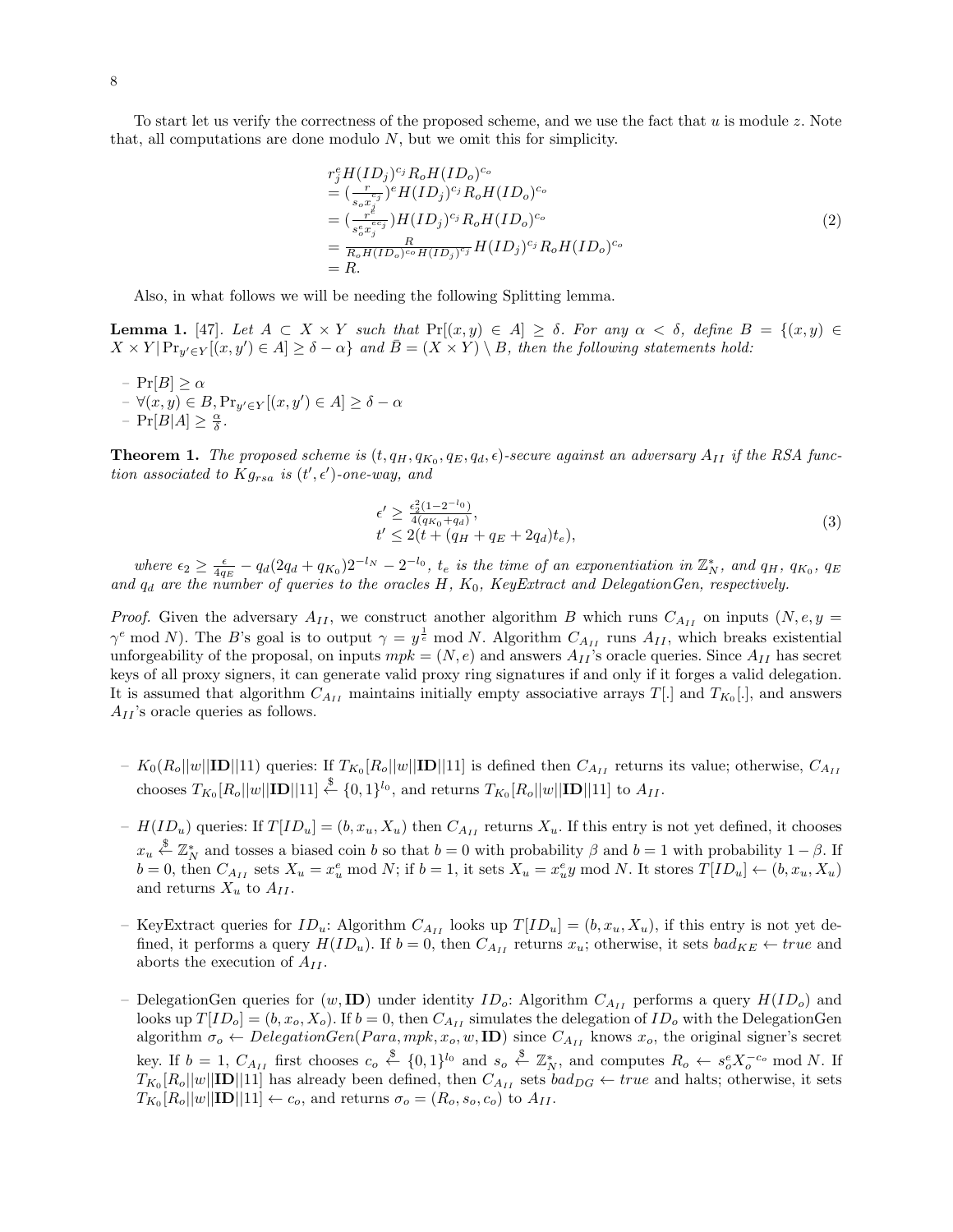Finally, it is assumed that  $A_{II}$  outputs a valid forgery in the form of  $(R_o, s_o, c_o)$  on a message m and a warrant w under original signer's identity  $ID<sub>o</sub>$  with probability at least  $\epsilon$  in time bound t provided that  $C_{A_{II}}$ does not abort in signature simulation. First, we compute the lower-bound of the probability that  $C_{A_{II}}$  does not abort at answering to queries of  $A_{II}$ , we need to compute  $\eta = \Pr[\neg bad_{KE}] \Pr[\neg bad_{DG} | \neg bad_{KE}]$ , where events  $bad_{KE}$  and  $bad_{DG}$  indicate that  $C_{A_{II}}$  aborts in signature simulation as a result of  $A_{II}$ 's KeyExtract and DelegationGen queries, respectively. These probabilities are computed as follows.

Claim 1.  $Pr[\neg bad_{KE}] \geq \beta^{q_E}$ .

Proof. Pr[ $\neg bad_{KE}$ ] is the probability that  $C_{A_{II}}$  does not abort as a result of  $A_{II}$ 's KeyExtract queries. The algorithm  $C_{A_{II}}$  aborts at answering to a KeyExtract query when  $bad_{KE}$  is set to true which means that  $b = 1$  for a given identity. The probability of this event is  $1 - \beta$ , so the probability that  $C_{A_{II}}$  does not abort for one KeyExtract query is  $\beta$ . Since  $A_{II}$  makes at most  $q_E$  KeyExtract queries, the probability that  $C_{A_{II}}$  does not abort as a result of  $q_E$  KeyExtract queries is at least  $\beta^{q_E}$ .

Claim 2.  $Pr[\neg bad_{DG} | \neg bad_{KE}] \ge 1 - q_d((q_d + q_{K_0})2^{-l_N}) - q_d^2 2^{-l_N}.$ 

Proof. Events  $\neg bad_{KE}$  and  $\neg bad_{DG}$  are independent, so  $Pr[\neg bad_{DG}|\neg bad_{KE}] = Pr[\neg bad_{DG}]$ . The value of  $Pr[\neg bad_{DG}]$  is the probability that  $C_{A_{II}}$  does not abort as a result of DelegationGen queries. The algorithm  $C_{A_{II}}$  aborts at answering to a DelegationGen query if  $bad_{DG}$  is set to true which means that there is a conflict in the table  $T_{K_0}$ . The probability of finding a conflict in  $T_{K_0}$ . for one DelegationGen query  $(w||\mathbf{ID}, ID_o)$  equals the probability that  $(R_o||w||\mathbf{ID}||11)$  generated in a DelegationGen simulation has been occurred by chance in a previous query to the oracle  $K_0$ . Since there are at most  $q_{K_0} + q_d$  entries in the table  $T_{K_0}$ . and the number of  $R_o$ , uniformly distributed in  $\mathbb{Z}_N$ , is  $2^{l_N}$ , the probability of this event for one DelegationGen query is at most  $(q_d + q_{K_0})2^{-l_N}$ . Hence, the probability of this event for  $q_d$  queries is at most  $q_d(q_d + q_{K_0})2^{-l_N}$ . In addition, this probability includes the probability that  $C_{A_{II}}$ previously used the same randomness  $R_o$ , uniformly distributed in  $\mathbb{Z}_N$ , in one DelegationGen simulation. Since there are at most  $q_d$  DelegationGen simulations, this probability is at most  $q_d 2^{-l_N}$ . Therefore, for  $q_d$  DelegationGen queries, the probability of this event is at most  $q_d^2 2^{-l_N}$ .

Therefore, the probability that  $C_{A_{II}}$  does not halt in signature simulation is at least  $\eta \ge \beta^{q_E} - q_d(2q_d +$  $q_{K_0}$ ) $2^{-l_N}$ .

Since the forgery is valid, we have  $s_o^e = R_o(H(ID_o))^{c_o}$ ,  $A_{II}$  has not asked the warrant  $(w||\mathbf{ID})$  from DelegationGen algorithm under original signer's identity  $ID<sub>o</sub>$  and  $ID<sub>o</sub>$  has not asked as a KeyExtract query. Also, the probability of having  $H(ID_o) = x_o^e y$  is  $1-\beta$ . Then,  $C_{A_{II}}$  looks up  $T[.]$  for  $ID_o$  to obtain the value  $x_o$ , and returns a useful output  $(R_o, s_o, c_o, x_o)$  with probability  $\epsilon_1 \ge \epsilon (1-\beta)\eta \ge \epsilon (1-\beta)\beta^{q_E} - q_d(2q_d + q_{K_0})2^{-l_N}$ . The value of  $\beta^{q_E}(1-\beta)$  is maximized for  $\beta = \frac{q_E}{q_E+1}$ . With substituting the value of  $\beta$ , we obtain  $\beta^{q_E}(1-\beta)$  $\left(\frac{q_E}{q_E+1}\right)^{q_E} \frac{1}{q_E+1} = \frac{1}{q_E} \left(1 - \frac{1}{q_E+1}\right)^{1+q_E}$ . If  $q_E = 0$ , this value is 1 and  $\left(1 - \frac{1}{q_E+1}\right)^{1+q_E}$  is a monotonically increasing sequence for  $q_E \geq 1$ . Therefore, the lower bound of  $\beta^{q_E}(1-\beta)$  is  $\frac{1}{4q_E}$ . As a consequence,  $C_{A_{II}}$  returns a useful output  $(R_o, s_o, c_o, x_o)$  with probability  $\epsilon_1 \ge \frac{\epsilon}{4q_E} - q_d(2q_d + q_{K_0})2^{-l_N}$ 

Since K<sub>0</sub> is a random oracle, the probability of the event that  $c_o = K_0(R_o||w||\mathbf{ID}||11)$  is less than  $2^{-l_0}$ , unless it is asked during the attack. Hence, in what follows it is likely that query  $(R_o||w||\mathbf{ID}||11)$  has been asked during a successful attack. The lower bound of probability of producing a valid forgery after making query to  $K_0$  oracle is  $\epsilon_2 \ge \epsilon_1 - 2^{-l_0}$ . Then, B uses the oracle replay technique [47] to solve the RSA problem.

Algorithm B employs two copies of  $C_{A_{II}}$ , guesses a fixed index  $1 \leq \kappa \leq (q_{K_0} + q_d)$  and hopes that  $\kappa$  be the index of query  $(R_o||w||\mathbf{ID}||11)$  to oracle  $K_0$  for which  $A_{II}$  forges a delegation, and the probability of a good guess by chance is  $\frac{1}{(q_{K_0}+q_d)}$ . Algorithm B gives the same system parameters, the same identities and the same sequence of random bits to the two copies of  $C_{A_{II}}$ , and responds with the same random answers to their queries for the oracles until they ask the oracle  $K_0$  for  $\kappa$ th query. At that point (the  $\kappa$ th query to the oracle  $K_0$ ), B gives two random answers  $c_o$  and  $c'_o$  such that  $c_o \neq c'_o$  to the hash queries  $K_{\kappa}$ (forking). Hence, B obtains two useful outputs (a useful pair)  $(R_o, s_o, c_o, x_o)$  and  $(R_o, s_o', c_o', x_o)$  after  $A_{II}$  asks the same query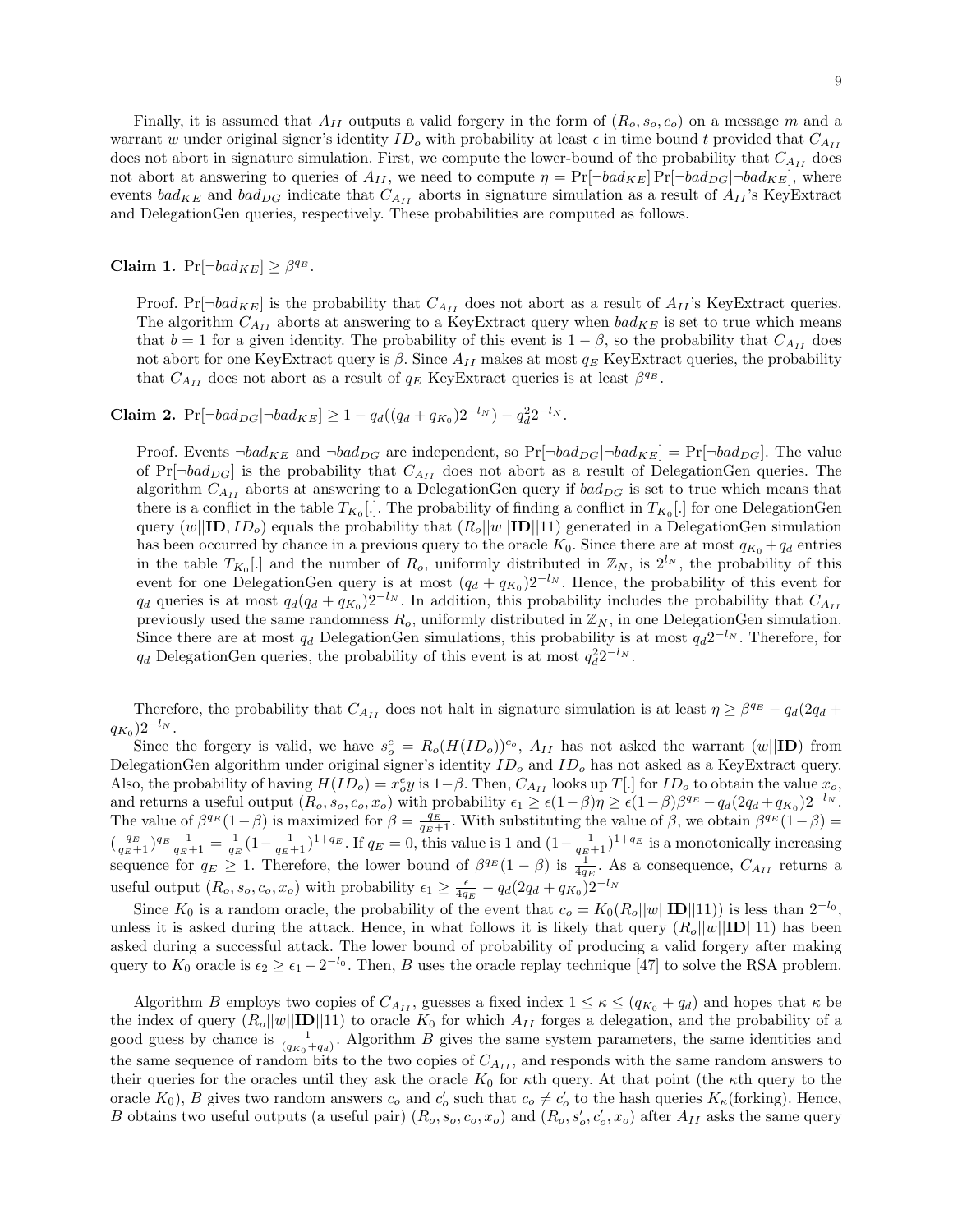$(R_o||w||\textbf{ID}||11)$  from  $K_0$ . We employ Splitting Lemma to compute the probability of B in returning a useful pair.

It is assumed that  $\Gamma$  denotes the set of successful executions of  $C_{A_{II}}$ , and its success probability of  $C_{A_{II}}$  in returning a useful output is taken over the space  $(X, Y)$ , where X is the set of random bits and random oracle responses that  $C_{A_{II}}$  takes up except for randomness related to the oracle  $K_0$ , and Y is the set of random oracle responses to the oracle K<sub>0</sub>. Hence, we have  $Pr[(X, Y) \in \Gamma] = \epsilon_2$ . With Splitting Lemma, we split the randomness Y related to  $K_0$  to  $(Y', c_o)$ , where Y' is the set of all random responses to different queries of  $K_0$ except for  $\kappa$ th query whose answer is denoted as  $c_o$ . The Splitting Lemma ensures the existence of a subset of executions  $\Omega$  such that  $Pr[\Omega| \Gamma] \geq \frac{\gamma}{\delta} = \frac{1}{2}$ , and for each  $(X, Y) \in \Omega$ ,  $Pr_{c_o'}[(X, Y', c_o') \in \Gamma] \geq \delta - \gamma = \frac{\epsilon_2}{2(q_{K_0} + q_d)}$ . If B replays the attack with fixed  $(X, Y')$  and a randomly chosen  $c'_{o} \in \{0, 1\}^{l_{0}}$ , it gets another successful pair  $((X, Y'), c'_o)$  such that  $c_o \neq c'_o$  with probability  $\frac{\epsilon_2(1-2^{-l_0})}{4(q_{K_o}+q_d)}$  $\frac{\epsilon_2(1-2)}{4(q_{K_0}+q_d)}$ .

After two successful executions of  $C_{A_{II}}$ , B obtains  $((X, Y'), c_o)$  and  $((X, Y'), c_o')$ ,  $c_o \neq c_o'$  which means that it obtains a useful pair  $(R_o, s_o, c_o, x_o)$  and  $(R_o, s'_o, c'_o, x_o)$  with probability  $\epsilon' \geq \frac{\epsilon_2^2(1-2^{-l_0})}{4(q_{K_o}+q_d)}$  $\frac{\epsilon_2^2(1-2^{-\epsilon_0})}{4(q_{K_0}+q_d)},$  where  $\epsilon_2 \geq \epsilon_1-2^{-l_0}.$ 

From the useful pair  $(R_o, s_o, c_o, x_o)$  and  $(R_o, s_o', c_o', x_o)$ , B computes the RSA inversion of y as follows. Since these useful outputs are derived from valid forgeries, we have

$$
s_o^e = R_o(x_o^e y)^{c_o}
$$

and

$$
s_o^{\prime e} = R_o(x_o^e y)^{c_o^{\prime}}.
$$

By dividing the two aforementioned equations, we obtain  $(x_o^{(c_o'-c_o)}\frac{s_o}{s_o'})^e = y^{(c_o-c_o')}$  mod N. Since  $c_o \neq c_o' \in$  $\{0,1\}^{l_0}$  and e is a prime of length strictly greater than  $l_0$ , we have  $e > (c_o - c'_o)$  and therefore  $gcd(e, (c_o - c'_o))$ 1. Using the extended Euclidean algorithm, one can find  $a, b \in \mathbb{Z}$  such that  $ae + b(c_o - c'_o) = 1$ . Hence, we have  $y = y^{ae+b(c_o - c_o')} = (y^a (x_o^{(c_o'-c_o)} s_a)^b)^e \mod N$ . Therefore, algorithm B outputs  $(y^a (x_o^{(c_o'-c_o)} s_a)^b)$  as the RSA inversion of y with probability  $\epsilon'$ .

Algorithm B's run-time  $t'$  is twice of  $A_{II}$ 's run-time, t, plus the time required to respond to hash queries,  $q_E$  KeyExtract and  $q_d$  DelegationGen queries. To estimate the required time of signature simulation, it is assumed that a (multi-) exponentiation in  $\mathbb{Z}_N$  takes  $t_e$  time while all other operations take zero time. Since each random oracle H or KeyExtract query takes at most one exponentiation, a delegation simulation takes 2 exponentiations, B's run-time is  $t' \leq 2(t + (q_H + q_E + 2q_d)t_e)$ . This completes the proof.

**Theorem 2.** The proposed scheme is  $(t, q_H, q_{K_1}, q_E, q_{prs}, \epsilon)$ -secure against an adversary  $A_{III}$  if the RSA function associated to  $Kg_{rsa}$  is  $(t', \epsilon')$ -one-way, and

$$
\epsilon' \ge \frac{(\epsilon_1 - z 2^{-l_1})^2 (1 - 2^{-l_1})}{8(q_{K_1} + q_{prs})(q_{K_1} + q_{prs} + 1)}, \nt' \le 2(t + (q_H + q_E + (2z + 1)q_{prs})t_e),
$$
\n(4)

where  $\epsilon_1 \geq (\frac{\epsilon}{2^{2z}q_e^z} - (2q_{prs}^2 + q_{prs}q_{K_1})2^{-l_N})$ ,  $t_e$  is the time of an exponentiation in  $\mathbb{Z}_N^*$ , and  $q_H$ ,  $q_{K_0}$ ,  $q_{K_1}$ ,  $q_E$  and  $q_{prs}$  are the number of queries to the oracles H,  $K_0$ ,  $K_1$ , KeyExtract and ProxyRingSign, respectively.

*Proof.* Given the adversary  $A_{III}$ , we construct another algorithm B which runs  $C_{A_{III}}$  on inputs  $(N, e, y =$  $\gamma^e \mod N$ ). The B's goal is to output  $\gamma = y^{\frac{1}{e}} \mod N$ . Algorithm  $C_{A_{III}}$  runs  $A_{III}$ , which breaks existential unforgeability of the proposal, on inputs  $mpk = (N, e)$  and answers  $A_{III}$ 's oracle queries. Since  $A_{III}$  has the secret key of the original signer, it can simulate delegations by itself, and the oracle access to DelegationGen is not necessary. It is assumed that algorithm  $C_{A_{III}}$  maintains initially empty associative arrays  $T[.]$ ,  $T_{K_0}[.]$ and  $T_{K_1}$ [.], and answers  $A_{III}$ 's oracle queries as follows.

 $-|K_0(R_o||w||\textbf{ID}||11)$  queries: If  $T_{K_0}[R_o||w||\textbf{ID}||11]$  is defined then  $C_{A_{III}}$  returns its value, otherwise  $C_{A_{III}}$ chooses  $T_{K_0}[R_o||w||\textbf{ID}||11] \stackrel{\$}{\leftarrow} \{0,1\}^{l_0}$ , and returns  $T_{K_0}[R_o||w||\textbf{ID}||11]$  to  $A_{III}$ .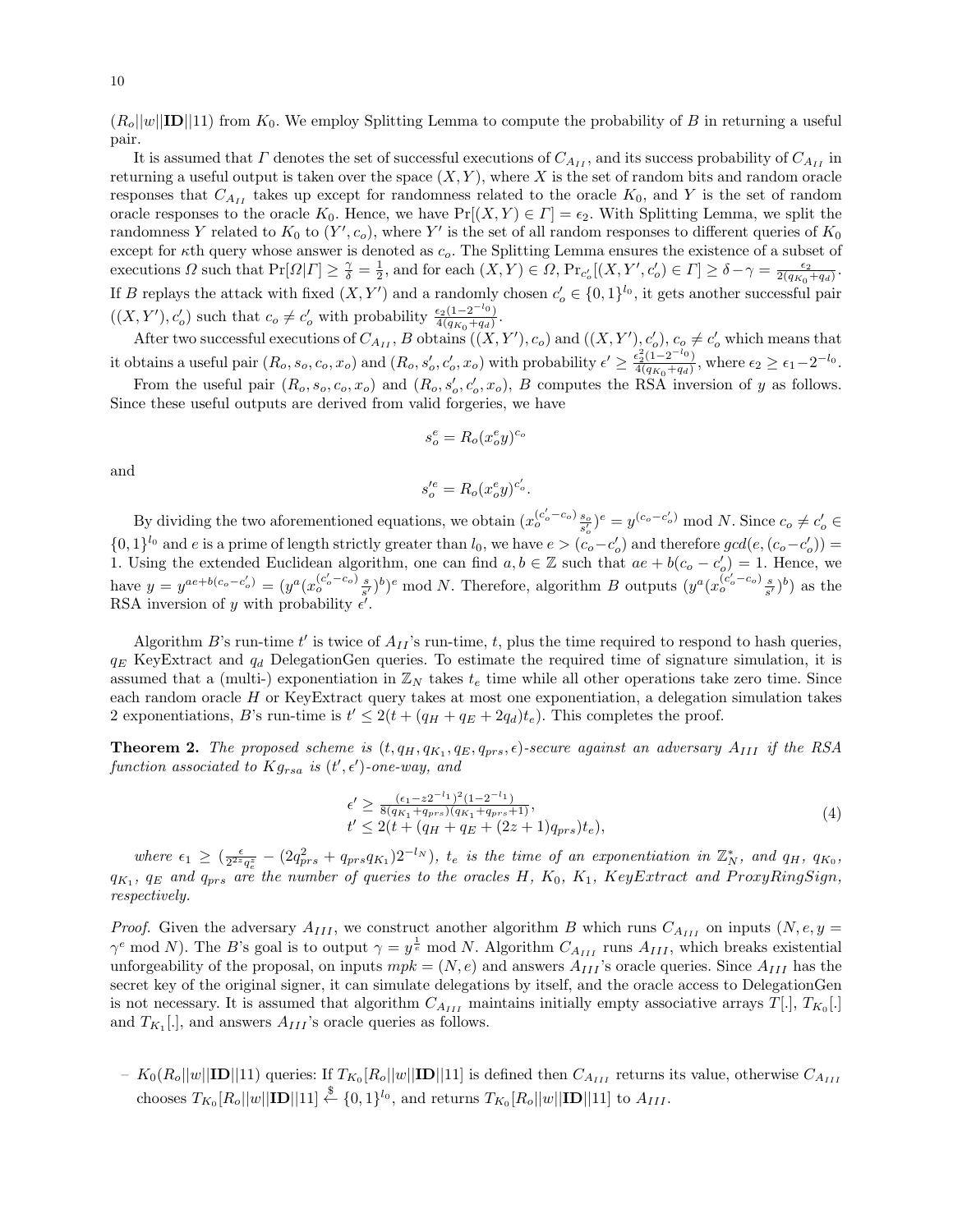- $K_1(R_uH(ID_u)^{c_u}R_oH(ID_o)^{c_o}||\mathbf{ID}||ID||ID_u||w||m||11)$  queries: If  $T_{K_1}[R_uH(ID_u)^{c_u}R_oH(ID_o)^{c_o}||\mathbf{ID}||ID_u||T_o||$  $||ID_u||w||m||11]$  is defined then  $C_{A_{III}}$  returns its value; otherwise,  $C_{A_{III}}$  chooses  $T_{K_1}[R_uH(ID_u)^{c_u}R_v$  $H(ID_o)^{c_o} \vert\vert\mathbf{ID} \vert\vert \widetilde{ID} \vert\vert ID_u \vert\vert w \vert\vert m \vert\vert 11] \overset{\$}{\leftarrow} \{0,1\}^{l_1}$ , and returns  $T_{K_1}[R_u H(ID_u)^{c_u} R_o H(ID_o)^{c_o} \vert\vert\mathbf{ID} \vert\vert \widetilde{ID} \vert\vert$  $ID_u||w||m||11]$  to  $A_{III}$ .
- $H(ID_u)$  queries: If  $T(ID_u] = (b, x_u, X_u)$  then  $C_{A_{III}}$  returns  $X_u$ . If this entry is not yet defined, it chooses  $x_u \overset{\$}{\leftarrow} \mathbb{Z}_N^*$  and tosses a biased coin b so that  $b = 0$  with probability  $\beta$  and  $b = 1$  with probability  $1 - \beta$ . If  $b = 0$ , then  $C_{A_{III}}$  sets  $X_u = x_u^e \mod N$ ; if  $b = 1$ , it sets  $X_u = x_u^e y \mod N$ . It stores  $T[ID_u] \leftarrow (b, x_u, X_u)$ and returns  $X_u$  to  $A_{III}$ .
- KeyExtract queries for  $ID_u$ : Algorithm  $C_{A_{III}}$  looks up  $T[ID_u] = (b, x_u, X_u)$ , if this entry is not yet defined, it performs a query  $H(ID_u)$ . If  $b = 0$ , then  $C_{A_{II}}$  returns  $x_u$ ; otherwise, it sets  $bad_{KE} \leftarrow true$ and aborts the execution of  $A_{III}$ .
- ProxyRingSign queries for a message m w.r.t. ID: Adversary  $A_{III}$  provides a delegation  $\sigma_o$  on a message space descriptor w and an identity set **ID**. Algorithm  $C_{A_{III}}$  first checks if the delegation for  $(w, \text{ID})$ is valid under identity  $ID_o$ , if  $m \in w$  and if  $ID \subseteq ID$ . If so,  $C_{A_{III}}$  proceeds as follows. If  $b_u = 0$ for some  $0 \le u \le z - 1$ ,  $C_{A_{III}}$  knows some  $x_u$  and can generate a valid proxy ring signature following ProxyRingSign algorithm. If for all  $0 \le u \le z - 1$ , we have  $b_u = 1$ ,  $C_{A_{III}}$  chooses  $c_0 \stackrel{\$}{\leftarrow} \{0,1\}^{l_1}$ and  $r_u \stackrel{\$}{\leftarrow} \mathbb{Z}_N^*$  for  $0 \le u \le z - 1$ , and computes  $R_u = r_u^e \mod N$ . For  $0 \le u \le z - 2$ , computes  $c_u =$ K1(RuH(IDu) <sup>c</sup><sup>u</sup> RoH(IDo) <sup>c</sup><sup>o</sup> ||ID||ID<sup>f</sup> ||IDu||w||m||11), if <sup>T</sup>K<sup>1</sup> [Rz−1H(IDz−1) <sup>c</sup>z−1RoH(IDo) <sup>c</sup><sup>o</sup> ||ID||ID<sup>f</sup> ||  $ID_{z-1}||w||m||11]$  has already been defined, then  $C_{A_{III}}$  sets  $bad_{PS} \leftarrow true$  and halts; otherwise, it sets  $T_{K_1}[R_{z-1}H(ID_{z-1})^{c_{z-1}}R_0H(ID_0)^{c_0}||\mathbf{ID}||ID||ID_{z-1}||w||m||11] \leftarrow c_0$  and returns the proxy ring signature  $\theta = (R_o, r_0, \ldots, r_{z-1}, c_0)$  on the message m and the message space descriptor w w.r.t. original signer's identity  $ID<sub>o</sub>$  and two identity sets **ID** and  $ID$  for proxy signers to  $A<sub>III</sub>$ .

Finally, it is assumed that  $A_{III}$  outputs a valid forgery  $\theta = (R_o, r_0, \ldots, r_{z-1}, c_0)$  on a message m and the message space descriptor  $w$  under the original signer's identity  $ID<sub>o</sub>$  and the proxy signers' identity sets ID and ID with probability at least  $\epsilon$  in time bound t provided that  $C_{A_{III}}$  does not abort in signature simulation. To lower-bound the probability that  $C_{A_{III}}$  does not abort at answering to queries of  $A_{III}$ , we need to compute  $\eta = \Pr[\neg bad_{KE}] \Pr[\neg bad_{FS} | \neg bad_{KE}]$ , where events  $bad_{KE}$  and  $bad_{PS}$  indicate that  $C_{A_{III}}$  aborts in signature simulation as a result of any of  $A_{III}$ 's KeyExtract and ProxyRingSign queries, respectively. These probabilities are computed as follows.

Claim 3.  $Pr[\neg bad_{KE}] \geq \beta^{q_E}$ .

Proof. The proof is similar to the proof of Claim 1.

**Claim 4.** 
$$
\Pr[\neg bad_{PS} | \neg bad_{KE}] \ge 1 - q_{prs}(q_{prs} + q_{K_1})2^{-l_N} - q_{prs}^2 2^{-l_N}.
$$

Proof. Events  $\neg bad_{KE}$  and  $\neg bad_{PS}$  are independent, so  $Pr[\neg bad_{PS}|\neg bad_{KE}] = Pr[\neg bad_{PS}]$ . The value of  $Pr[\neg bad_{PS}]$  is the probability that  $C_{A_{III}}$  does not abort as a result of ProxyRingSign queries. The algorithm  $C_{A_{III}}$  aborts at answering to a ProxyRingSign query if  $bad_{PS}$  is set to true which means that there is a conflict in table  $T_{K_1}$ . for these kinds of queries. The probability of finding a conflict in  $T_{K_1}$ . for one ProxyRingSign query equals the probability that  $(R_u H(ID_u)^{c_u} R_o H(ID_o)^{c_o} ||\mathbf{ID}||ID||ID|| ||D_u||w|| ||1||$ generated in ProxyRingSign simulation has been occurred by chance in a previous query to the oracle  $K_1$ . Since there are at most  $q_{K_1} + q_{prs}$  entries in the table  $T_{K_1}$ . for these kinds of queries and the number of  $R_u$ , uniformly distributed in  $\mathbb{Z}_N$ , is  $2^{l_N}$ , the probability of this event for one ProxyRingSign is at most  $(q_{prs} + q_{K_1})2^{-l_N}$ . Hence, the probability of this event for  $q_{prs}$  queries is at most  $q_{prs}(q_{prs} + q_{K_1})2^{-l_N}$ . In addition, this probability includes the probability that  $C_{A_{III}}$  previously used the same randomness  $R_u$ , uniformly distributed in  $\mathbb{Z}_N$ , in one ProxyRingSign simulation. Since there are at most  $q_{prs}$  Prox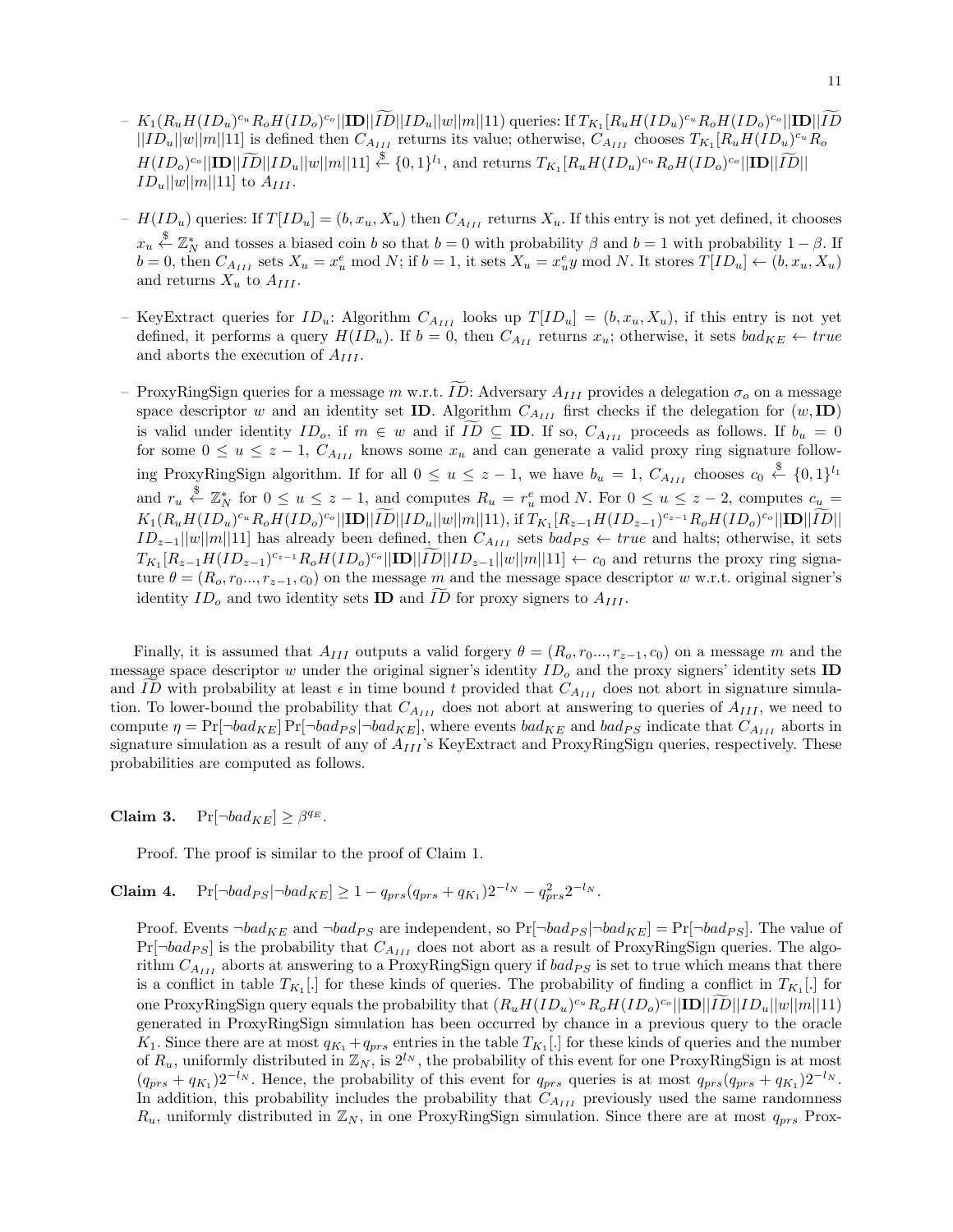yRingSign simulations, this probability is at most  $q_{prs}2^{-l_N}$ . Therefore, for  $q_{prs}$  ProxyRingSign queries the probability of this event is at most  $q_{prs}^2 2^{-l_N}$ .

Since the forgery is valid, we have  $R_u = r_u^e$ ,  $c_{u+1} = K_1(R_uH(ID_u)^{c_u}R_oH(ID_o)^{c_o}||\mathbf{ID}||ID||ID||u||w||m||11)$ for  $0 \le u \le z - 1$ , and  $c_z = c_0$ , and also  $A_{III}$  has not asked the message m from ProxyRingSign algorithm under proxy signer's identity set  $ID \subseteq ID$  and it contains z uncorrupted identities with probability at least  $(1 - \beta)^z$ . Algorithm  $C_{A_{III}}$  performs additional random oracle queries  $H(ID_u)$  for identities in the forgery to find  $T[ID_u] = (b, x_u, X_u)$  for them, and returns  $(R_o, r_0..., r_{z-1}, c_0, \{x_u\}_{0 \le u \le z-1}, x_o, m, w)$ . As a result, the probability of returning a useful output is at least  $\epsilon (1-\beta)^z \eta \geq \epsilon (1-\beta)^z \beta^{q_E} - q_{prs}(2q_{prs} + q_{K_1})2^{-l_N}$ . The value of  $\beta^{q_E}(1-\beta)^z$  is maximized for  $\beta = \frac{q_E}{q_E+z}$ . With substituting the value of  $\beta$ , we have  $\beta^{q_E}(1-\beta)^z \ge \frac{1}{2^{2z}q_E^z}$ .

Since  $K_1$  is a random oracle, the probability of the event

$$
c_{u+1} = K_1(R_u H(ID_u)^{c_u} R_o H(ID_o)^{c_o} ||\mathbf{ID}||ID||ID_u||w||m||11)
$$

for  $0 \le u \le z - 1$  is less than  $z2^{-l_1}$ , unless they are asked during the attack. Hence, it is likely that questions  $(R_u H(ID_u)^{c_u} R_o H(ID_o)^{c_o} ||\mathbf{ID}||ID||ID_u||w||m||11)$  for  $0 \le u \le z-1$  are asked during a successful attack. The lower bound of probability of producing a useful output after making queries to  $K_1$  oracle is  $\epsilon_2 \geq \epsilon_1 - z 2^{-l_1}.$ 

It is assumed that  $\Upsilon$  denotes the set of successful executions of  $C_{A_{III}}$ , and its success probability of  $C_{A_{II}}$  in returning a useful output after making query to  $K_1$  is taken over the space  $(X, Y)$ , where X is the set of random bits and random oracle responses that  $C_{A_{III}}$  takes up except for the randomness related to the oracle  $K_1$ , and Y is the set of random oracle responses to the oracle  $K_1$ . Hence, we have  $Pr[(X, Y) \in \Upsilon] = \epsilon_2$ . There is at least one index  $\nu \in (0, ..., z-1)$  such that the query  $Q_u = (R_\nu H(ID_\nu)^{c_\nu} R_o H(ID_o)^{c_o} ||\mathbf{ID}||ID_\nu||w||m||11)$ was made to the oracle  $K_1$  before query  $Q_v = (R_{\nu-1}H(ID_{\nu-1})^{c_{\nu-1}}R_oH(ID_o)^{c_o}||\mathbf{ID}||ID||ID_{\nu-1}||w||m||11)$ . The pair  $(u, v)$  is called a gap index. If there are more than one gap index for a forged proxy ring signature, only the pair with smallest value for  $u$  is considered.

The cardinality of the set  $\Upsilon_{u,v}$  as a subset of  $\Upsilon$  with gap index  $(u, v)$  is  $\pi = \frac{(q_{K_1} + q_{prs})(q_{K_1} + q_{prs} + 1)}{2}$ . This gives us a partition of  $\Upsilon$  in exactly  $\pi$  classes. Let I be the set of most likely gap indices,  $I =$  $\{(u, v) | \Pr[\Upsilon'_{u,v} | \Upsilon] \geq \frac{1}{2} \frac{1}{\pi}\}.$  Hence, for each  $(u, v) \in I$ ,  $\Upsilon_{u,v}$  is denoted as  $\Upsilon'_{u,v}$ , we have  $\Pr[\Upsilon'_{u,v}] = \Pr[\Upsilon'_{u,v} | \Upsilon] \Pr[\Upsilon] \geq$  $\epsilon_2$  $2\pi$ .

With Splitting Lemma, we split the randomness Y related to  $K_1$  to  $(Y', c_\nu)$ , where Y' is the set of all random responses to different queries of  $K_1$  except for query  $Q_v$  whose answer is denoted as  $c_v$ . This lemma ensures the existence of a subset  $\Omega_{u,v}$  of executions  $(X,Y)$  such that  $Pr[\Omega_{u,v}|\gamma'_{u,v}] \ge \frac{\alpha}{\delta} = \frac{1}{2}$  and for each  $(X,Y) \in \Omega_{u,v}, \, \text{Pr}_{c'_{\nu}}[(\omega, (\rho', c'_{\nu})) \in \Upsilon'_{u,v}] \ge \delta - \alpha = \frac{\epsilon_2}{4\pi}.$ 

Since  $\Upsilon'_{u,v}$  are disjoint, and we have  $\Pr_{(X,Y)}[\exists (u,v) \in I \text{ s.t. } \Omega_{u,v} \cap \Upsilon'_{u,v} | \Upsilon] = \sum_{(u,v) \in I} \Pr[\Omega_{u,v} \cap \Upsilon'_{u,v} | \Upsilon] =$  $\sum_{(u,v)\in I} \Pr[\Omega_{u,v}|\Upsilon'_{u,v}]$ 

 $Pr[\Upsilon'_{u,v}|\Upsilon] \geq \frac{\sum_{(u,v)\in I} Pr[\Upsilon'_{u,v}|\Upsilon]}{2} \geq \frac{1}{4}$ . Therefore, with probability at least  $\frac{1}{4}$ ,  $(u,v)\in I$  and  $(X,Y)\in \Omega_{u,v}\cap \Upsilon'_{u,v}$ . If we replay the attack with fixed  $(X, Y')$  and a randomly chosen  $c'_\nu$ , we get another successful pair  $(X, (Y', c'_\nu))$ such that  $c_{\nu} \neq c'_{\nu}$  with probability  $\frac{\epsilon_2(1-2^{-l_1})}{4\pi}$  $4\pi$ .

Hence, after two successful executions of  $C_{A_{III}}$ , the algorithm B obtains  $((X, Y'), c_\nu)$  and  $((X, Y'), c'_\nu)$ with probability  $\epsilon' \geq \frac{\epsilon_2^2(1-2^{-l_1})}{16\pi}$  $\frac{(-2^{-l_1})}{16\pi}$ , where  $\pi = \frac{(q_{K_1}+q_{prs})(q_{K_1}+q_{prs}+1)}{2}$ , which means that B obtains a useful pair  $(R_o, r'_0, ..., r'_{z-1}, c'_0, \{x_u\}_{0 \le u \le z-1}, x_o, m, w)$  and  $(R_o, r'_0, ..., r'_{z-1}, c'_0, \{x_u\}_{0 \le u \le z-1}, x_o, m, w)$ . Since the query  $Q_u = (R_\nu H(ID_\nu)^{c_\nu} R_o H(ID_o)^{c_o} ||\mathbf{ID}||ID||ID_\nu||w||m||11)$  was made to the oracle  $K_1$  before query  $Q_v =$  $(R_{\nu-1})$ 

 $H(ID_{\nu-1})^{c_{\nu-1}} R_o H(ID_o)^{c_o} ||**ID**||ID ||ID_{\nu-1}||w||m||11),$  we have

$$
R_{\nu}H(ID_{\nu})^{c_{\nu}}R_{\nu}H(ID_{\nu})^{c_{\nu}}=R_{\nu}'H(ID_{\nu})^{c_{\nu}'}R_{\nu}H(ID_{\nu})^{c_{\nu}},
$$

where  $c_{\nu} \neq c'_{\nu}$  and  $R_{\nu} = r_{\nu}^e$ .

With rearranging the above equation, we obtain  $(x_{\nu}^{c_{\nu}-c_{\nu}'}\frac{r_{\nu}}{r_{\nu}'})^e = y^{(c_{\nu}'-c_{\nu})} \mod N$ .

Since  $c_{\nu} \neq c'_{\nu} \in \{0,1\}^{l_1}$  and e is a prime of length strictly greater than  $l_1$ , we have  $e > (c'_{\nu} - c_{\nu})$  and therefore  $gcd(e, (c'_\nu - c_\nu)) = 1$ . Using the extended Euclidean algorithm, one can find  $a, b \in \mathbb{Z}$  such that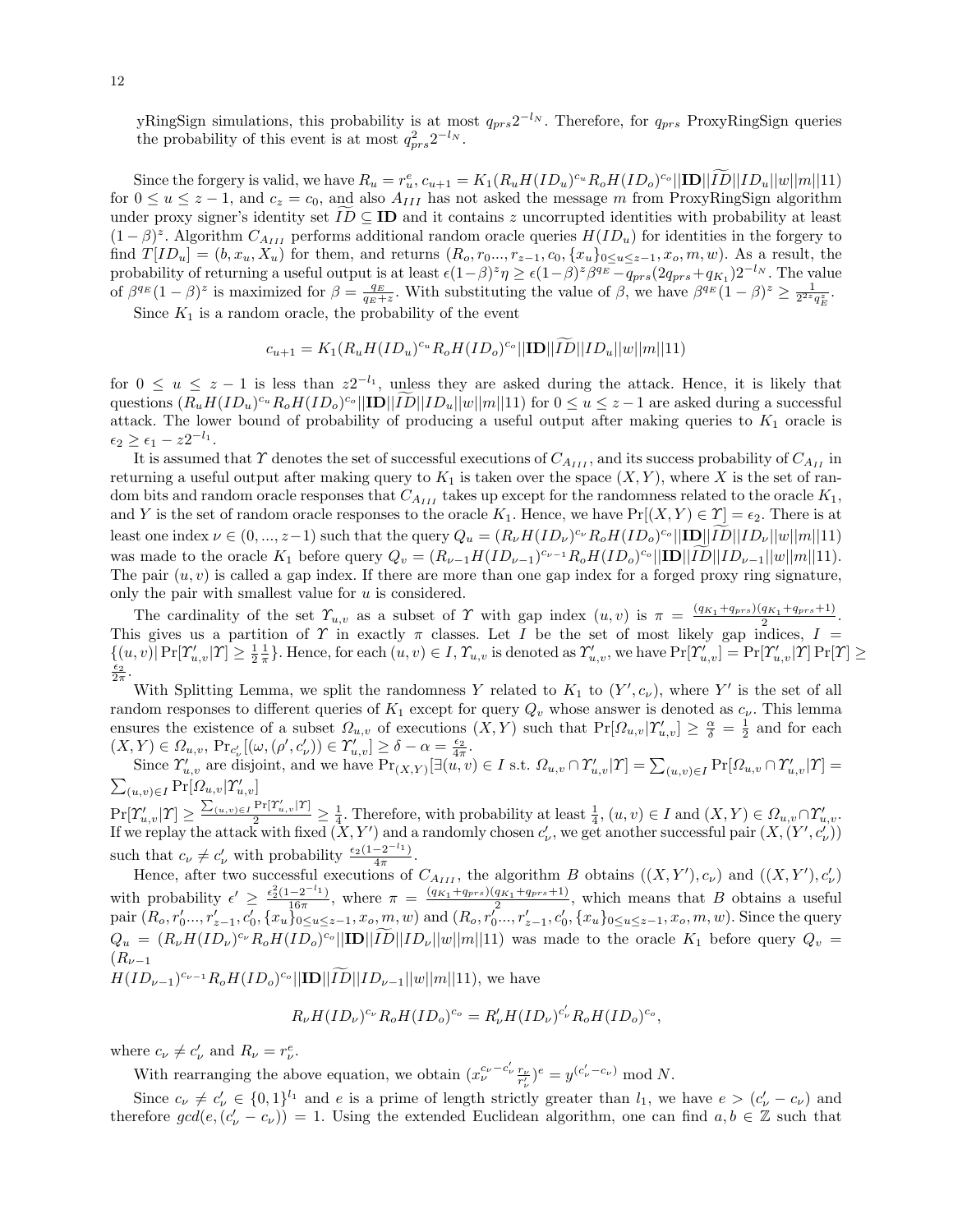$ae + b(c'_\nu - c_\nu) = 1$ . Hence, we have  $y = y^{ae + b(c'_\nu - c_\nu)} = (y^a (x^{c_\nu - c'_\nu}_{\nu - c'_\nu})^b)^e \mod N$ . Therefore, algorithm B can output  $(y^a (x_\nu^{c_\nu - c'_\nu} \frac{r_\nu}{r'_\nu})^b)$  as the RSA inversion of y with probability  $\epsilon'$ .

Algorithm B's run-time t' is twice of  $A_{III}$ 's run-time, t, plus the time required to respond to hash queries,  $q_E$  KeyExtract and  $q_{prs}$  ProxyRingSign queries. To estimate the required time of signature simulation, it is assumed that a (multi-) exponentiation in  $\mathbb{Z}_N$  takes  $t_e$  time, while all other operations take zero time. Since each random oracle H or KeyExtract query takes at most one exponentiation, a ProxyRingSign simulation takes  $(2z+1)$  exponentiations, B's run-time is  $t' \leq 2(t + (q_H + q_E + (2z+1)q_{prs})t_e)$ . This completes the proof.

**Theorem 3.** The identity-based proxy ring signature scheme is  $(t, q_H, q_{K_0}, q_{K_1}, q_e, q_d, q_{prs}, \frac{1}{2})$ -PPSI-secure since the probability of D in guessing the identity of the proxy signer for a given signature  $\theta$ ,  $\tilde{Pr}[D(\theta) = ID_j]$ (where  $ID_j \in \overline{ID} = \{ID_0, ID_1\}$ ), is  $\frac{1}{2}$  against  $(t, q_H, q_{K_0}, q_{K_1}, q_e, q_d, q_{prs}, \epsilon)$ -bounded adversary  $D$ .

*Proof.* The distinguisher D issues a polynomially bounded number of random oracle, KeyExtract, DelegationGen and ProxyRingSign queries adaptively as explained in the proof of Theorems 1 and 2.

Then, D chooses two honest identities  $ID_0$  and  $ID_1$  for proxy ring (D never make KeyExtract query for these two identities), and makes a DelegationGen and ProxyRingSign query on  $(w, \text{ID})$  under an identity ID<sub>o</sub> and on the message  $m \in w$  under the identity set  $\widetilde{ID} = \{ID_0, ID_1\} \subseteq \mathbf{ID}$ , respectively. In response, C chooses  $j \stackrel{\$}{\leftarrow} \{0,1\}$ , runs DelegationGen on  $(w, \text{ID})$  under an identity  $ID_o$  to obtain  $\sigma_o$  and returns  $\theta \leftarrow \text{ProxyRingSign}(\text{Para}, \text{mpk}, \text{ID}_o, \text{ID}, \widetilde{\text{ID}}, (w, m, \sigma_o), x_i)$  to D. Finally, the distinguisher D outputs  $j' = j$  with probability  $\frac{1}{2}$ . To show the value of this probability, we compute the probability that  $ID_j$ generates valid values for  $R_0$  and  $R_1$  of  $\theta$  which are pairwise different. The probability of choosing different values for  $R_0$  and  $R_1$  is  $\frac{1}{2^lN}\frac{1}{2^lN}$ . Then,  $\theta$  is computed from random numbers  $r_u$  for  $u \neq j$  in  $R_u$  and r employed in  $R_j$ . The probability of generation of the proxy ring signature  $\theta = (R_o, r_0, r_1, c_0)$  is independent from the identity of the real signer  $ID_j$ , then, this probability is the same for two members in the set of proxy signers. Therefore, the probability of D in guessing the real signer is  $\frac{1}{2}$ .

#### 3.3 On achieving identity-based proxy ring signatures without bilinear pairings in the standard model

Although our scheme is the first short identity-based proxy ring signature which is efficient (due to the not relying on bilinear pairings), it is proved secure in the random oracle model. In fact, an identity-based proxy ring signature without bilinear pairings is sequential aggregation of an identity-based standard signature without bilinear pairings (a non-interactive proof of knowledge of the secret key of an original signer) and a non-interactive proof of knowledge of the secret key of one of the proxy signers in the proxy ring. On the other hand, to the best of our knowledge, Fiat-Shamir heuristic is used to implement a non-interactive proof of knowledge, and therefore its security relies on the randomness of the underlying hash function. So far there is no scheme for identity-based proxy ring signatures without bilinear pairings with provable security in the standard model, and hence this leads to the difficulty of achieving identity-based proxy ring signatures without bilinear pairings in the standard model, which is an interesting future reserach problem.

#### 4 Comparison

The comparison for some provably secure (identity-based) proxy ring signature schemes is summarized in Table 1. The comparison is in terms of  $DeleGen-Cost$ ,  $DeleVer-Cost$ ,  $PRSign-Cost$  and  $PRVer-Cost$ , dominating computational cost in delegation generation, delegation verification, proxy ring signature generation and proxy ring signature verification, respectively. In Table 1,  $exp$  denotes exponentiation in  $\mathbb{Z}_N^*$ . For the sake of comparison, it is assumed that other operations take zero time and  $z = n$  which means that  $ID = ID$ .

Since previous identity-based proxy ring signature schemes ([32–39]) do not support provable security, they are not considered in comparison. As shown in Table 1, our scheme compared to Asaar et al.'s provably secure proxy ring signature scheme [40] has a proper advantage in signature-size. In a nutshell, since  $l_1 \ll |\mathbb{Z}_N|$ (for example,  $l_1$  is about 160 bits, while  $|\mathbb{Z}_N| = 1024$ ), the signature-size is improved by a factor  $|\mathbb{Z}_N| - l_1$ .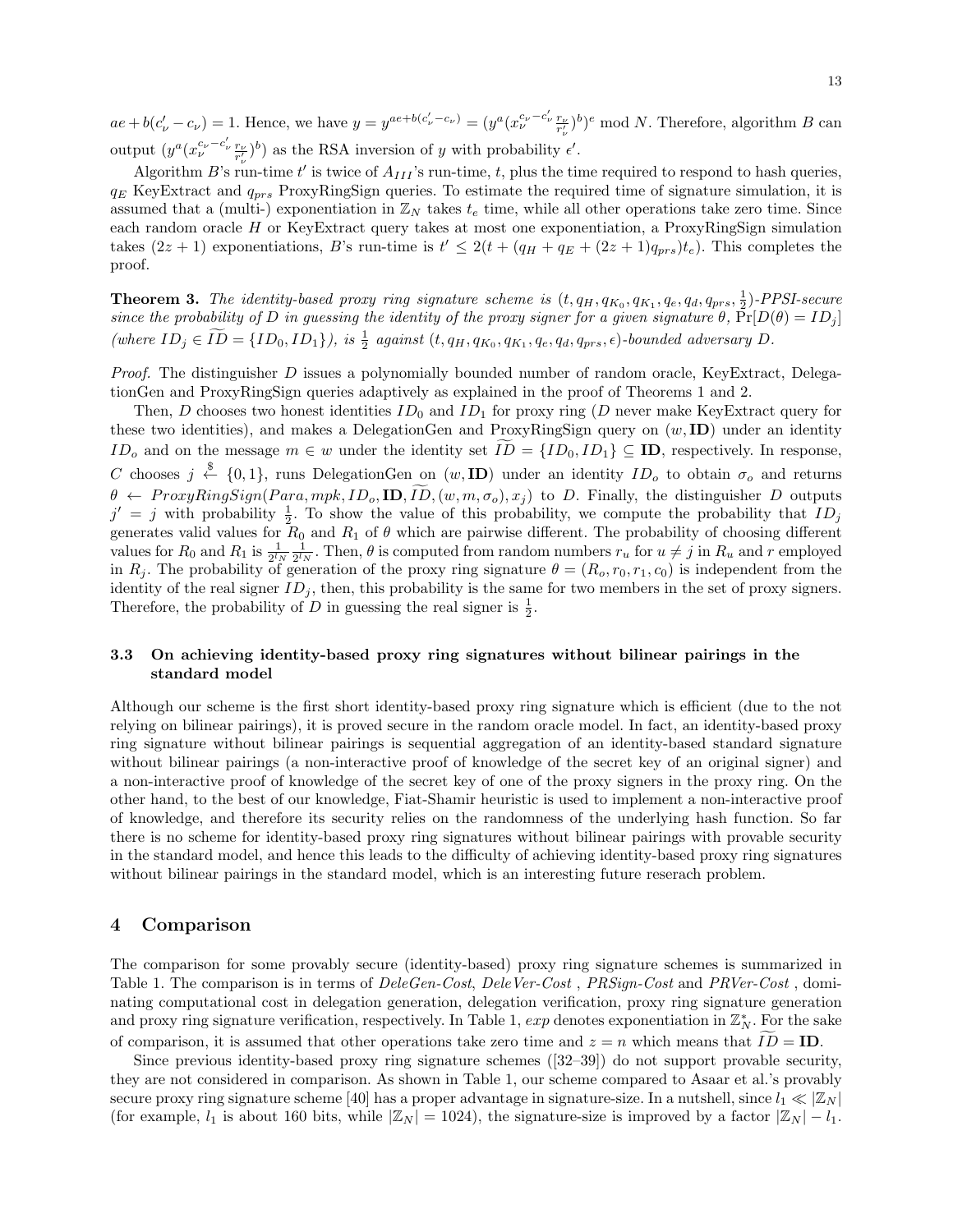| Scheme                      | DeleGen DeleVer PRSign |      |      | PRVer                                      | Sign                                                         | ID     |
|-----------------------------|------------------------|------|------|--------------------------------------------|--------------------------------------------------------------|--------|
|                             | Cost                   | Cost | Cost | Cost                                       | Size                                                         | -based |
| Ours                        | 2exp                   | 2exp |      |                                            | $ (n+2)exp  (2n+1)exp  (n+1)\mathbb{Z}_N^* + l_1 \checkmark$ |        |
|                             |                        |      |      |                                            |                                                              |        |
| Asaar et al. $[40]$ $ 2exp$ |                        | 2exp |      | $ (2n+1)exp (n+2)exp (n+2)\mathbb{Z}_N^*)$ |                                                              |        |
|                             |                        |      |      |                                            |                                                              |        |

Table 1. Comparison between our proposal and provably secure schemes

On one hand, since the probability of solving the RSA problem as shown in Theorem 4 is nearly  $\frac{\epsilon^2}{(dx - \epsilon)^2}$  $\frac{\epsilon^2}{(q_{K_1}+q_{prs})^2},$ and so is independent of the number of proxy signers.

On the other hand, in [40], the probability of solving the RSA problem is  $\epsilon' \geq \frac{\epsilon_1^2(1-2^{-l_1})}{2^{l_K} + 4nrs - z - 1}$  $8\sum_{j=1}^{q_{K_1}+q_{prs}-z-1} [\prod_{i=0}^{z-1}(q_{K_1}+q_{prs}-i-j)]$ where  $\epsilon_1 \ge \frac{\epsilon}{2^{2z}q_E^z} - (2q_{prs}^2 + q_{prs}q_{K_1})2^{-l_N}) - (z+1)2^{-l_1}$ . With approximately estimation, the probability is  $\epsilon^2$  $\frac{\epsilon^2}{(q_{K_1}+q_{prs})^2}$ , and so it is a function of the number of proxy signers in a proxy ring, z. Therefore, the security reduction is improved.

Furthermore, since the total number of exponentiations in proxy ring signature generation and verification for the two schemes are the same, the new scheme is as efficient as the old one.

# 5 Conclusion and future work

In this paper, we proposed a provably secure proxy ring signature scheme from RSA assumption. This scheme is the first short one for this type of signature from RSA. In addition, the security reduction of the proposal has been improved compared to the ones from RSA since it is independent of the number of proxy signers in the proxy ring. We should highlight that the proposed scheme has a proper advantage in efficiency due to the avoiding pairing computations since the cost of each pairing computation is roughly that of 2.3 exponentiations. Furthermore, the proxy key exposure attack is not applicable to our scheme since it is generated based on sequential aggregation paradigm.

Although our scheme is the first short identity-based proxy ring signature scheme which is efficient (due to the not relying on bilinear pairings), it is proved secure in the random oracle model. According to Section 4, there is no identity-based proxy ring signature scheme without bilinear pairing with provable security in the standard model. As a result, presenting an identity-based proxy ring signature scheme from traditional assumptions such as RSA and discrete logarithm with provable security in the standard model is an open problem, and proposing a scheme with the aforementioned features will be considered as a future work.

# References

- 1. Shamir, A. (1985) Identity-based cryptosystems and signature schemes. Proc. of the 4th Annual Int. Cryptology Conf. on Advances in Cryptology-CRYPTO 1984, Santa Barbara, CA, USA, 19-22 August, pp. 47–53. Springer Berlin Heidelberg.
- 2. Choon, J. and Cheon, J. (2002) An identity-based signature from gap diffie-hellman groups. Proc. of the 6th Int. Workshop on Practice and Theory in Public Key Cryptography, Public Key Cryptography PKC 2003, Miami, FL, USA, 6-8 January, pp. 18–30. Springer Berlin Heidelberg.
- 3. Hess, F. (2002) Efficient identity based signature schemes based on pairings. Proc. of the 9th Annual Int. Workshop on Selected Areas in Cryptography (SAC 2002), Newfoundland, Canada, 15-16 August, pp. 216–231. Springer Berlin Heidelberg.
- 4. Barreto, P., Libert, B., McCullagh, N., and Quisquaterd, J. (2005) Efficient and provably-secure identity-based signatures and signcryption from bilinear maps. Proc. of the 11th Int. Conf. on the Theory and Application of Cryptology and Information Security, Aavances in Cryptology-ASIACRYPT 2005, Chennai, India, 4-8 December, pp. 515–532. Springer Berlin Heidelberg.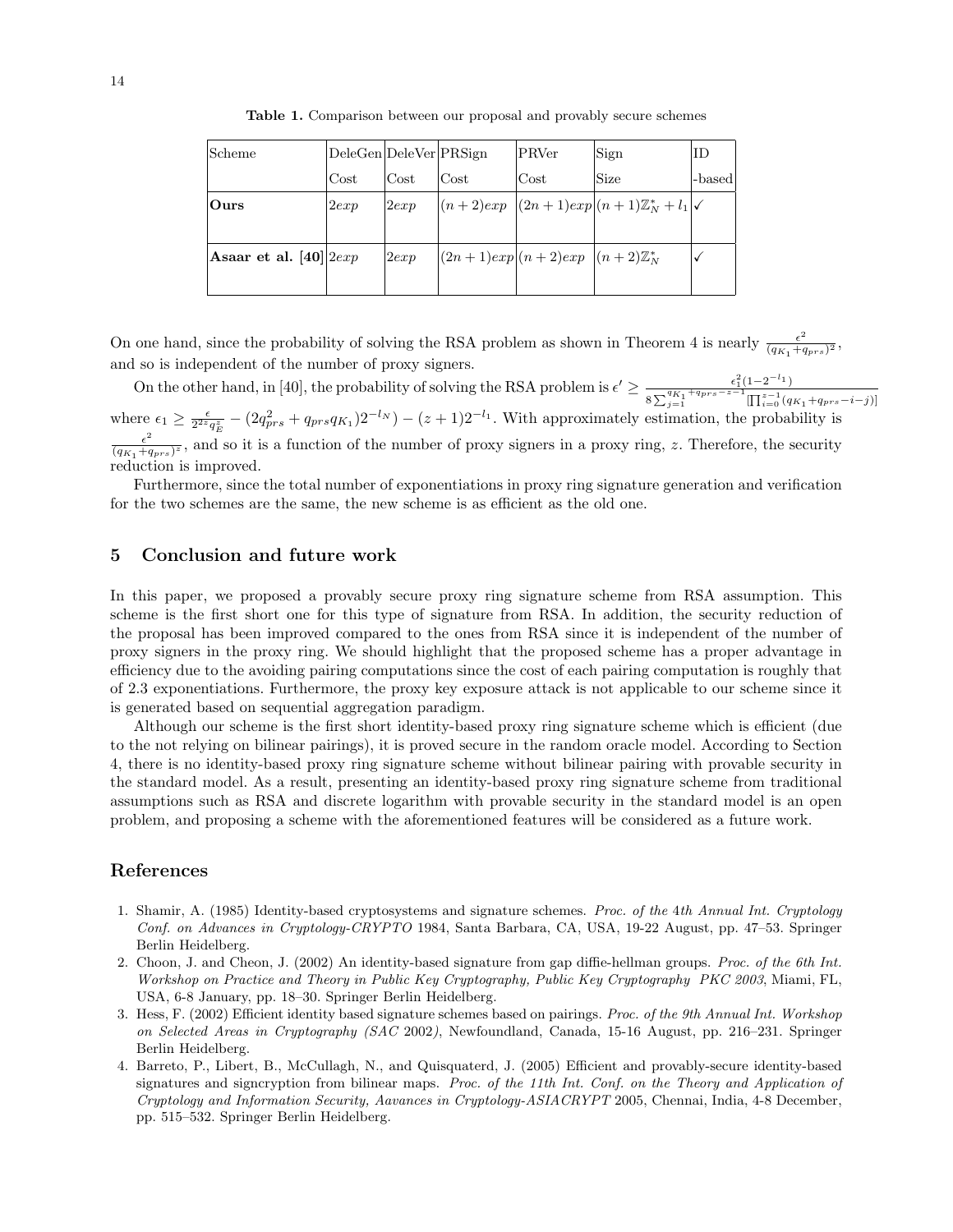- 5. Boyen, X. (2008) The uber-assumption family. Proc. of the 2nd Int. Conf. on Pairing-Based Cryptography (Pairing 2008), Egham, UK, 1-3 September, pp. 39–56. Springer Berlin Heidelberg.
- 6. Mambo, M., Usuda, K., and Okamoto, E. (1996) Proxy signatures: Delegation of the power to sign messages. IEICE Transactions on Fundamentals of Electronics,Communications and Computer Sciences, 79, 1338–1354.
- 7. Shao, Z. (2009) Provably secure proxy-protected signature schemes based on RSA. Computers & Electrical Engineering, 35, 497–505.
- 8. Shao, Z. (2003) Proxy signature schemes based on factoring. Information Processing Letters, 85, 137–143.
- 9. Zhou, Y., Cao, Z., and Lu, R. (2005) Provably secure proxy-protected signature schemes based on factoring. Applied Mathematics and Computation, 164, 83–98.
- 10. Park, J. H., Kang, B. G., and Han, J. W. (2005) Cryptanalysis of Zhou et al.'s proxy-protected signature schemes. Applied Mathematics and Computation, 169, 192–197.
- 11. Liu, Y.-C., Wen, H.-A., Lin, C.-L., and Hwang, T. (2007) Proxy-protected signature secure against the undelegated proxy signature attack. Computers  $\mathcal B$  Electrical Engineering, 33, 177–185.
- 12. Hu, X., Xu, H., and Si, T. (2010) Analysis and improvement of proxy-protected signature secure against the undelegated proxy signature attack. Journal of Computational Information Systems, 6, 2997–3002.
- 13. Gu, C. and Zhu, Y. (2005) Provable security of ID-based proxy signature schemes. Proc. of the 3rd Int. Conf. on Networking and Mobile Computing (ICCNMC 2005), Zhangjiajie, China, 2-4 August, pp. 1277–1286. Springer Berlin Heidelberg.
- 14. Zhang, J. and Zou, W. (2007) Another ID-based proxy signature scheme and its extension. Wuhan University Journal of Natural Sciences, **12**, 33-36.
- 15. Wu, W., Mu, Y., Susilo, W., Seberry, J., and Huang, X. (2007) Identity-based proxy signature from pairings. Proc. of the 4th Int. Conf. on Autonomic and Trusted Computing (ATC 2007), Hong Kong, China, 11-13 July, pp. 22–31. Springer Berlin Heidelberg.
- 16. Gu, C. and Zhu, Y. (2008) An efficient ID-based proxy signature scheme from pairings. Proc. of the 3rd SKLOIS Conf. on Information Security and Cryptology (Inscrypt 2007), Xining, China, 31 August- 5 September, pp. 40–50. Springer Berlin Heidelberg.
- 17. Ji, H., Wang, Y., Han, W., and Zhao, L. (2009) An identity-based proxy signature from bilinear pairings. Proc. of WASE Int. Conf. on Information Engineering (ICIE 2009), Taiyuan, Shanxi, 10-11 July, pp. 14–17. IEEE.
- 18. Xu, J., Zhang, Z., and Feng, D. (2005) ID-based proxy signature using bilinear pairings. Proc. of Parallel and Distributed Processing and Applications Workshops(ISPA 2005), Nanjing, China, 2-5 November, pp. 359–367. Springer Berlin Heidelberg.
- 19. Shim, K. (2006) An identity-based proxy signature scheme from pairings. Proc. of the 8th Int. Conf. on Information and Communications Security (ICICS 2006), Raleigh, NC, USA, 4-7 December, pp. 60–71. Springer Berlin Heidelberg.
- 20. Lu, R. and Cao, Z. (2005) Designated verifier proxy signature scheme with message recovery. Applied Mathematics and Computation, 169, 1237–1246.
- 21. Yu, Y., Xu, C., Zhang, X., and Liao, Y. (2009) Designated verifier proxy signature scheme without random oracles. Computers & Mathematics with Applications, 57, 1352–1364.
- 22. Shim, K. (2011) Short designated verifier proxy signatures. Computers & Electrical Engineering, 37, 180–186.
- 23. Huang, X., Mu, Y., Susilo, W., Zhang, F., and Chen, X. (2005) A short proxy signature scheme: efficient authentication in the ubiquitous world. Proc. of Embedded and Ubiquitous Computing Workshops(EUC 2005), Nagasaki, Japan, 6-9 December, pp. 480–489. Springer Berlin Heidelberg.
- 24. Zhang, J., Liu, C., and Yang, Y. (2010) An efficient secure proxy verifiably encrypted signature scheme. Journal of Network and Computer Applications, 33, 29–34.
- 25. Huang, X., Susilo, W., Mu, Y., and Wu, W. (2006) Proxy signature without random oracles. Proc. of the 2nd Int. Conf. on Mobile Ad-hoc and Sensor Networks (MSN 2006), Hong Kong, China, 13-15 December, pp. 473–484. Springer Berlin Heidelberg.
- 26. Cao, F. and Cao, Z. (2009) A secure identity-based multi-proxy signature scheme. Computers & Electrical Engineering, 35, 86–95.
- 27. Yu, Y., C. Xu, X. H., and Mu, Y. (2009) An efficient anonymous proxy signature scheme with provable security. Computer Standards & Interfaces, 31, 348–353.
- 28. Li, J., Chen, X., and Yuen, T. H. (2006) Proxy ring signature: formal definitions, efficient construction and new variant. Proc. of Int. Conf. on Computational Intelligence and Security (CIS 2006), Guangzhou, China, 3-6 November, pp. 545–555. Springer Berlin Heidelberg.
- 29. Zhang, F., Safavi-Naini, R., and Lin, C. (2003) New proxy signature, proxy blind signature and proxy ring signature schemes from bilinear pairings. Cryptography ePrint Archive, pp. 1-11.
- 30. Zhang, J. (2009) On the security of a proxy ring signature with revocable anonymity. Proc. of Int. Conf. on Multimedia Information Networking and Security ( MINES'09), Hubei, China, 18-20 November, pp. 205–209. IEEE.
- 31. Chou, J.-S. (2012) A novel anonymous proxy signature scheme. Advances in Multimedia, 2012, 1–10.